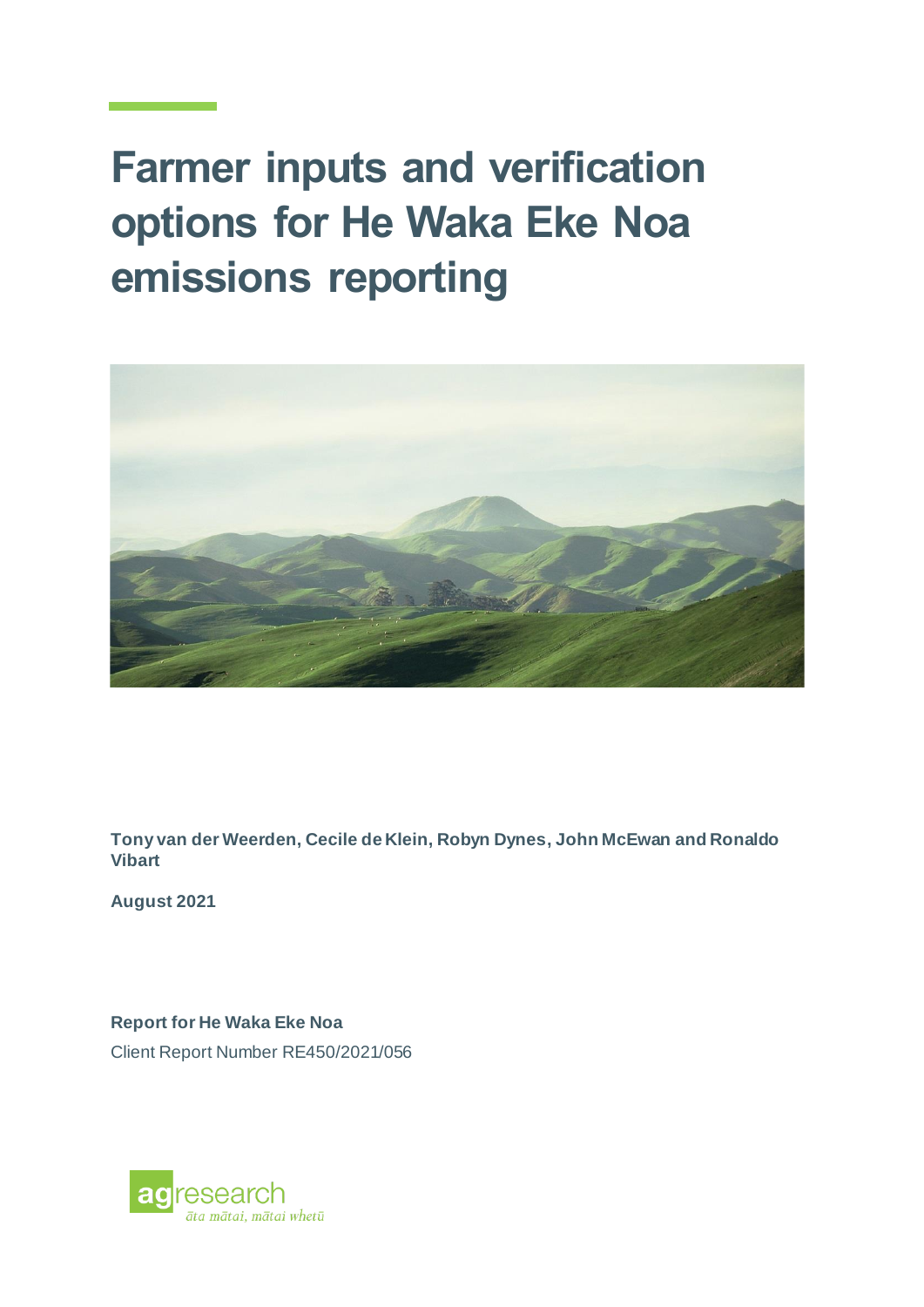This report has been prepared for He Waka Eke Noa, and is confidential to He Waka Eke Noa and AgResearch Ltd. No part of this report may be copied, used, modified or disclosed by any means without their consent.

Every effort has been made to ensure this Report is accurate. However scientific research and development can involve extrapolation and interpretation of uncertain data and can produce uncertain results. Neither AgResearch Ltd nor any person involved in this Report shall be responsible for any error or omission in this Report or for any use of or reliance on this Report unless specifically agreed otherwise in writing. To the extent permitted by law, AgResearch Ltd excludes all liability in relation to this Report, whether under contract, tort (including negligence), equity, legislation or otherwise unless specifically agreed otherwise in writing.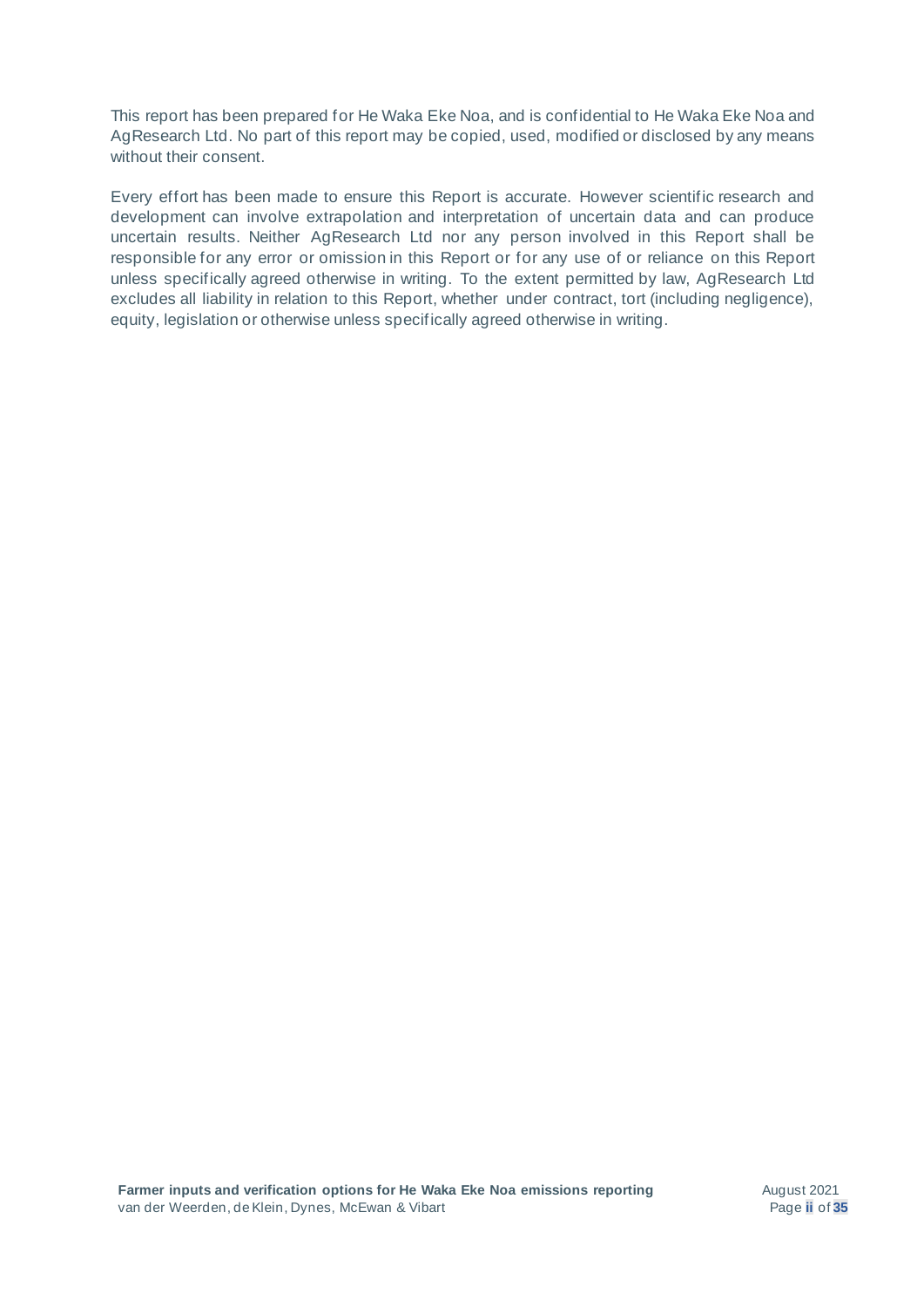# **Contents**

| 1. |                                                                                           |
|----|-------------------------------------------------------------------------------------------|
| 2. |                                                                                           |
| 3. |                                                                                           |
| 4. | Input information and auditing/verification options for revised Intermediate and Detailed |
|    |                                                                                           |
|    |                                                                                           |
|    |                                                                                           |
|    |                                                                                           |
|    |                                                                                           |
|    |                                                                                           |
|    |                                                                                           |
| 5. |                                                                                           |
| 6. |                                                                                           |
|    | Appendix 1: Differences between revised Intermediate and Detailed methods  28             |
|    |                                                                                           |
|    |                                                                                           |
|    | Appendix 4: Farmer consultation and their comments on calculating GHG emissions 31        |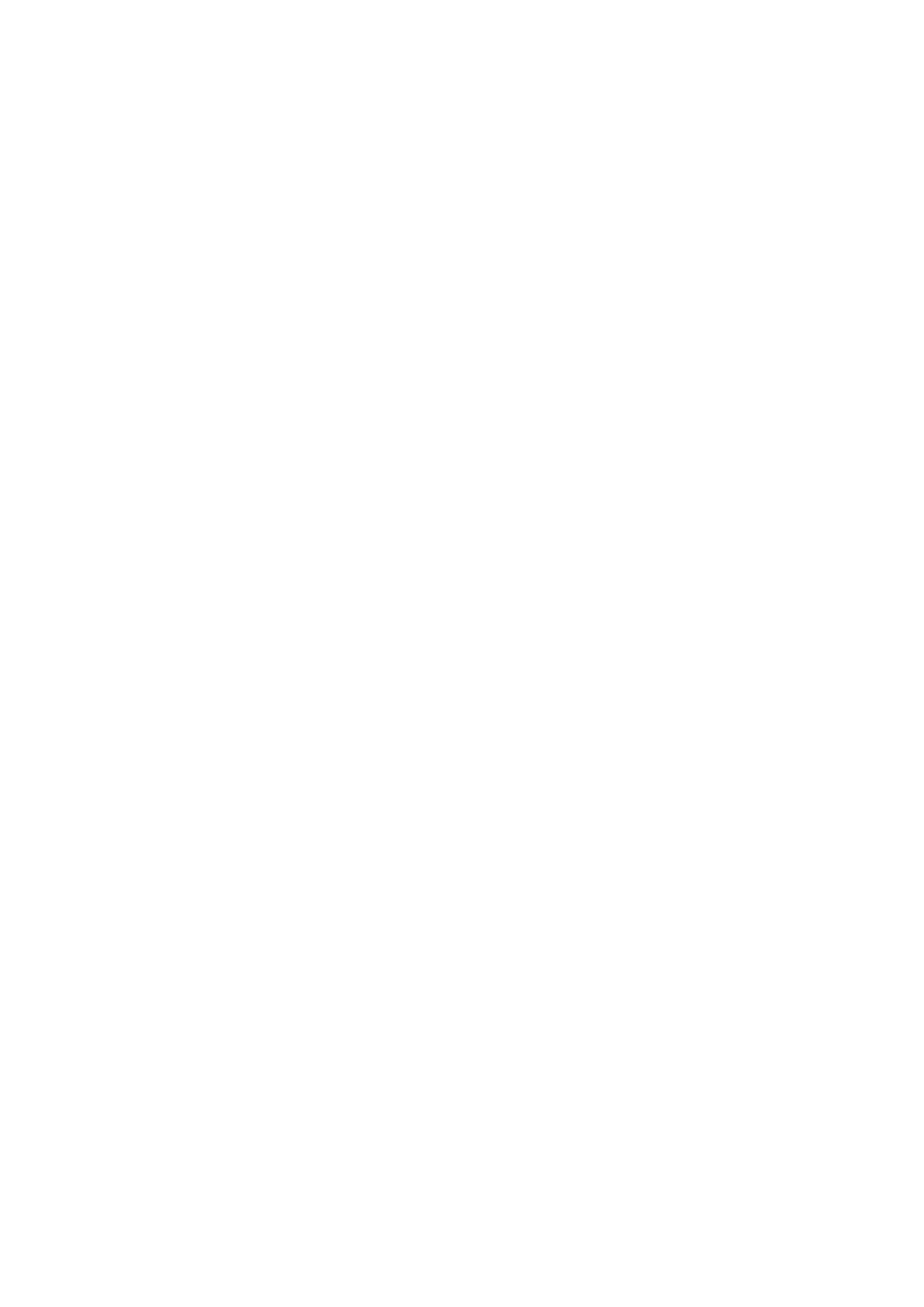# <span id="page-4-0"></span>**Executive Summary**

It is in the interests of all agricultural sectors, government and iwi that agricultural greenhouse gas (GHG) reporting by farmers is as simple but as accurate as possible. Recently we proposed input specifications for Intermediate and Detailed methods for on-farm GHG reporting (van der Weerden et al. 2021). The purpose of this report is to:

- 1. Simplify these methods, where practical, whilst retaining the ability to capture the current and potential mitigation strategies associated with the methods.
- 2. Assess the availability and ease of verification/auditing of the inputs required for the (revised) Intermediate and Detailed methods, through consultation with farmer and industry experts.

We revised the Intermediate method so that it now only requires six inputs. However, as a result of this simplification, it can no longer capture on-farm efficiencies for livestock systems. Of the six inputs identified, only four are essential for completing a GHG calculation:

- 1. Farm area,
- 2. Stock reconciliation (animal numbers and time on farm), split by stock class,
- 3. Milk, meat, wool and velvet production,
- 4. Total synthetic N fertiliser by type.

Two remaining inputs are not essential, however, the first (method of application of synthetic N fertiliser) provides cropping farmers to be recognised for lower ammonia emissions, an indirect source of nitrous oxide (N<sub>2</sub>O). The second relates to the area of the farm in different slope classes, which provides farmers with the opportunity to account for lower GHG emissions due to sloping land (reduced direct N<sub>2</sub>O emissions from urine). Although information on slope class is currently not held on many farms, this data is increasingly available from a range of sources for a small, oneoff financial cost.

The Detailed method for livestock enterprises requires 10-12 inputs, most of which are essential to capture on-farm efficiencies and mitigations from improved animal genetics, forage type and optimised management.

The table below provides a summary of the required inputs, their availability now or in the future, the relative time and cost for collating the data, and ease with which farmers can supply the data for auditing and verification. Approximately one third of the farm inputs for the Detailed method are unlikely to be readily available/recorded at present. However, in most cases farmers could begin to record these inputs in farm diaries and farm management software (if already used) at no cost.

Farmer feedback suggested the time required to collate each input was typically less than 10 hours per annum. For several inputs the recording of farm information may be as few as 1-2 hours per annum. Furthermore, efficiencies in data recording can be gained when collating multiple inputs at the same time and by using farm management software that retain data entries from previous years. The time required to record and collate all inputs for a livestock farm will therefore depend on whether farmers are recording information in a farm diary or using farm management software. Farm type and method of GHG calculation will also influence the annual time required :

• For dairy farmers, the majority of required data for the revised Intermediate and Detailed method are already collected to meet requirements of milk processors. It is estimated that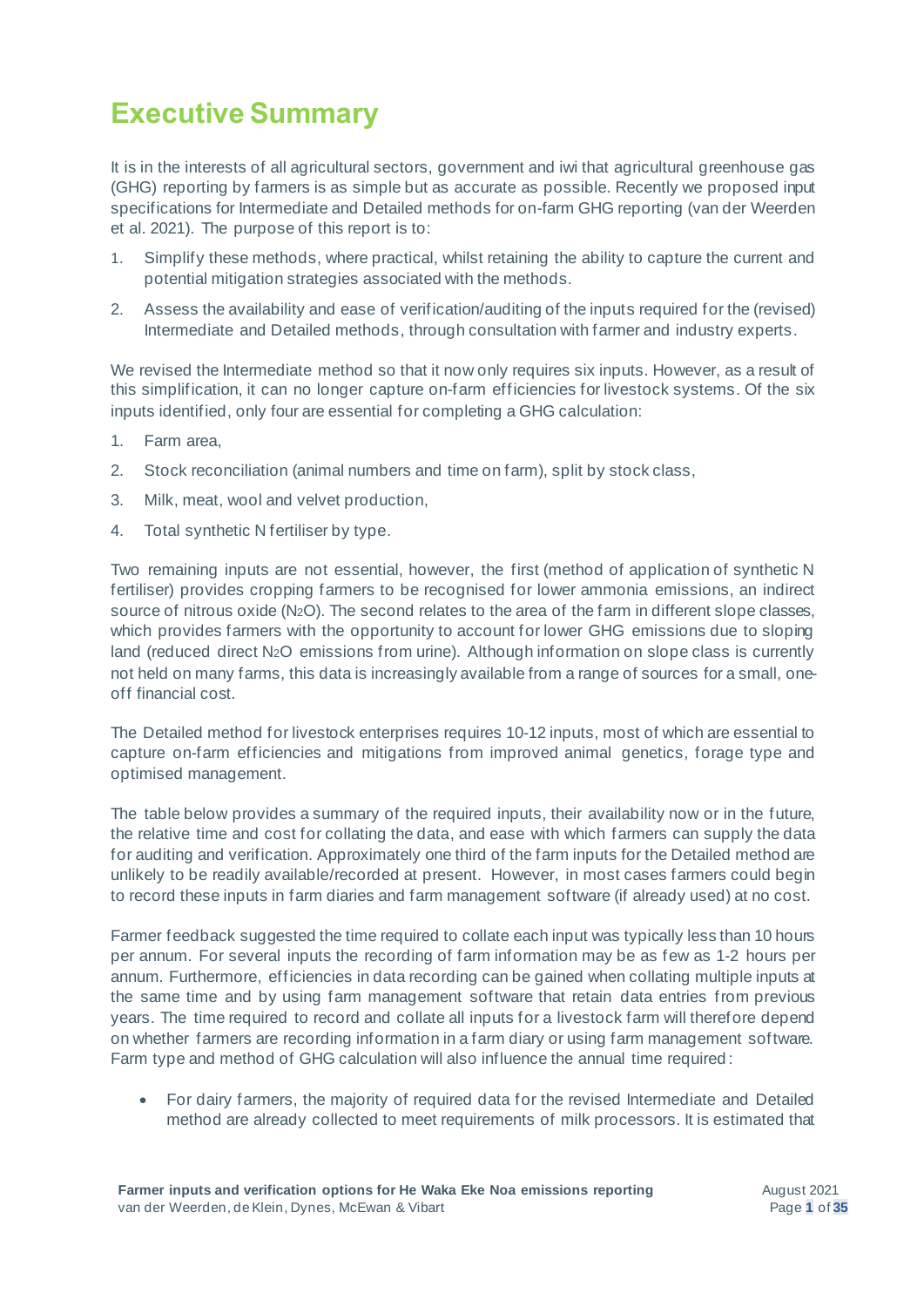an additional 5 hours per annum would be required to record and document additional data (stock class information) for the Intermediate method, while the Detailed method may require approximately an additional 10 hours per annum to record and document stock class information, supplement use and time spent grazing on different forages.

- For drystock farms, it is estimated that farmers would require 10 to 60 hours per annum to record the data required for the revised Intermediate method and between 50 and 100 hours per annum for the Detailed method. Body weights at multiple times of the year was considered the most challenging input for many farmers to record.
- For non-livestock cropping farmers and vegetable growers, the time required to collate fertiliser data for the Detailed method is estimated at approximately 5 hours per annum, with less time required for an Intermediate method.

It will be relatively simple for farmers to supply the required data for auditing and verification for most inputs, utilising data captured in tax returns, meat and milk processing companies, farm management software, dairy company annual reporting requirements, the National Farm Assurance programme and fertiliser records. As was the case for data collection, body weights at multiple times of the year may also be the most challenging input to audit and therefore may require verification from weights of culled livestock on processor kill sheets or sales records.

Technological solutions for auditing and verification exist, including geo -tagged photos and GPSenabled smart collars on livestock. One future may see all livestock tagged with ultra-high frequency (UHF) radio frequency identification (RFID) to monitor stock numbers and weights, and location and movement on farm. This would provide farmers with critical information to potentially improve on-farm operations and management, and supply farm data for a Detailed GHG calculation with minimal input from the farmer. This could provide a simpler yet more accurate method for supplying data for auditing and verification, although the capital and time investment by business owners is noted.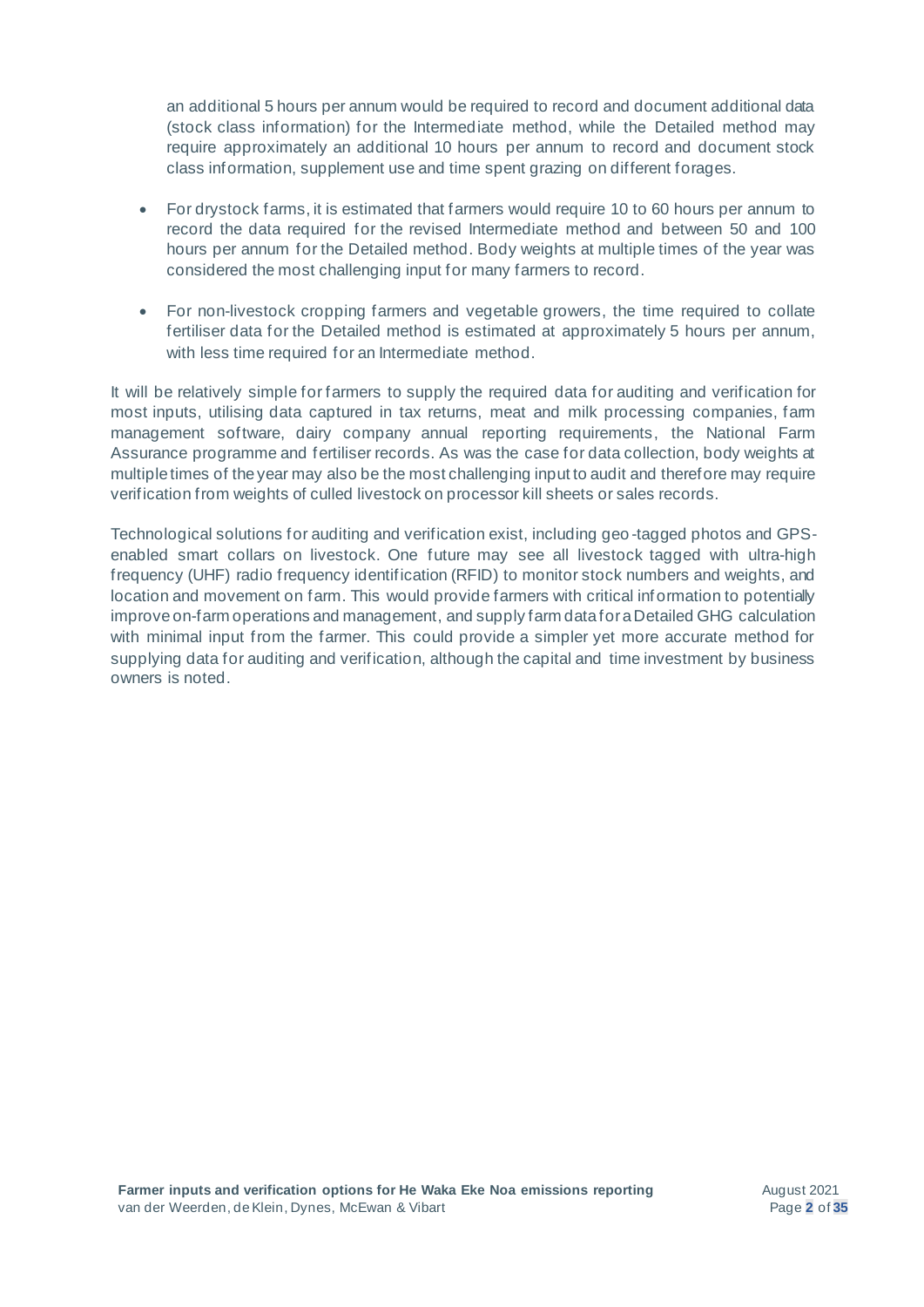**Summary of availability and cost of collating farmer inputs for different GHG calculation methods**

| Method of GHG calculation and<br>associated farmer inputs                          | <b>Readily</b><br>available<br>now | <b>Readily</b><br>available<br>future | <b>Addition</b><br>al time<br>per<br>annum | <b>Additional</b><br>external<br>direct cost | Ease of<br>supplying data<br>for verification<br>& auditing |
|------------------------------------------------------------------------------------|------------------------------------|---------------------------------------|--------------------------------------------|----------------------------------------------|-------------------------------------------------------------|
| <b>Revised Intermediate</b>                                                        |                                    |                                       |                                            |                                              |                                                             |
| Farm area                                                                          | <b>Highly likely</b>               | <b>Highly likely</b>                  | $< 10$ hrs                                 | Nil                                          | Simple                                                      |
| Stock reconciliation                                                               | Likely                             | <b>Highly likely</b>                  | $\sqrt{2}$ 10 hrs                          | Nil                                          | Simple                                                      |
| Milk, meat, wool and velvet production<br>per animal type and class                | <b>Highly likely</b>               | <b>Highly likely</b>                  | $< 10$ hrs                                 | Nil                                          | Simple                                                      |
| Area of farm in different slope classes <sup>1</sup>                               | <b>Unlikely</b>                    | Likely                                | $< 10$ hrs                                 | $$10s-$1000s2$                               | Simple                                                      |
| Annual synthetic N fertiliser by type                                              | <b>Highly likely</b>               | <b>Highly likely</b>                  | $< 10$ hrs                                 | Nil                                          | Simple                                                      |
| Synthetic N fertiliser application method<br>(cropping/vegetables production only) | Likely                             | <b>Highly likely</b>                  | $< 10$ hrs                                 | <b>Nil</b>                                   | Simple                                                      |
| <b>Revised Detailed</b>                                                            |                                    |                                       |                                            |                                              |                                                             |
| Farm area                                                                          | <b>Highly likely</b>               | <b>Highly likely</b>                  | $< 10$ hrs                                 | <b>Nil</b>                                   | Simple                                                      |
| Monthly/quarterly animal number by<br>stock class & age                            | Likely                             | Likely                                | $< 10$ hrs                                 | Nil                                          | Simple                                                      |
| Quarterly/key farm operations animal<br>number by body weight                      | <b>Unlikely</b>                    | Likely                                | 10-50 hrs                                  | Nil                                          | Challenging                                                 |
| Time & animal numbers on off-<br>paddock facilities                                | <b>Unlikely</b>                    | <b>Highly likely</b>                  | $< 10$ hrs                                 | <b>Nil</b>                                   | Simple                                                      |
| Date of start and end of grazing of<br>different feed types                        | Likely                             | <b>Highly likely</b>                  | $< 10$ hrs                                 | <b>Nil</b>                                   | Simple                                                      |
| Imported feed                                                                      | Likely                             | <b>Highly likely</b>                  | $< 10$ hrs                                 | <b>Nil</b>                                   | Simple                                                      |
| Planned start of mating                                                            | <b>Highly likely</b>               | <b>Highly likely</b>                  | $< 10$ hrs                                 | <b>Nil</b>                                   | Simple                                                      |
| Weaning/post-weaning percentages                                                   | <b>Highly likely</b>               | <b>Highly likely</b>                  | $< 10$ hrs                                 | <b>Nil</b>                                   | Simple                                                      |
| Milk, meat, wool and velvet production<br>per animal type and class                | <b>Highly likely</b>               | <b>Highly likely</b>                  | $< 10$ hrs                                 | <b>Nil</b>                                   | Simple                                                      |
| Area of farm in different slope classes <sup>1</sup>                               | <b>Unlikely</b>                    | Likely                                | $< 10$ hrs                                 | $$10s-$1000s2$                               | Simple                                                      |
| Effluent/manure application method                                                 | Likely                             | <b>Highly likely</b>                  | $\frac{1}{2}$ 10 hrs                       | <b>Nil</b>                                   | Simple                                                      |
| Monthly synthetic N fertiliser by type                                             | <b>Highly likely</b>               | <b>Highly likely</b>                  | $< 10$ hrs                                 | <b>Nil</b>                                   | Simple                                                      |
| Synthetic N fertiliser application method<br>(cropping/vegetables production only) | Likely                             | <b>Highly likely</b>                  | $< 10$ hrs                                 | <b>Nil</b>                                   | Simple                                                      |

 $^1$  non-essential input for calculating GHG emissions but provides farmers with the option to account for the effect of slope class on N<sub>2</sub>O emissions from livestock urine (slope class). <sup>2</sup> One-off cost, not annual.

**Farmer inputs and verification options for He Waka Eke Noa emissions reporting** van der Weerden, de Klein, Dynes, McEwan & Vibart

August 2021 Page **3** of **35**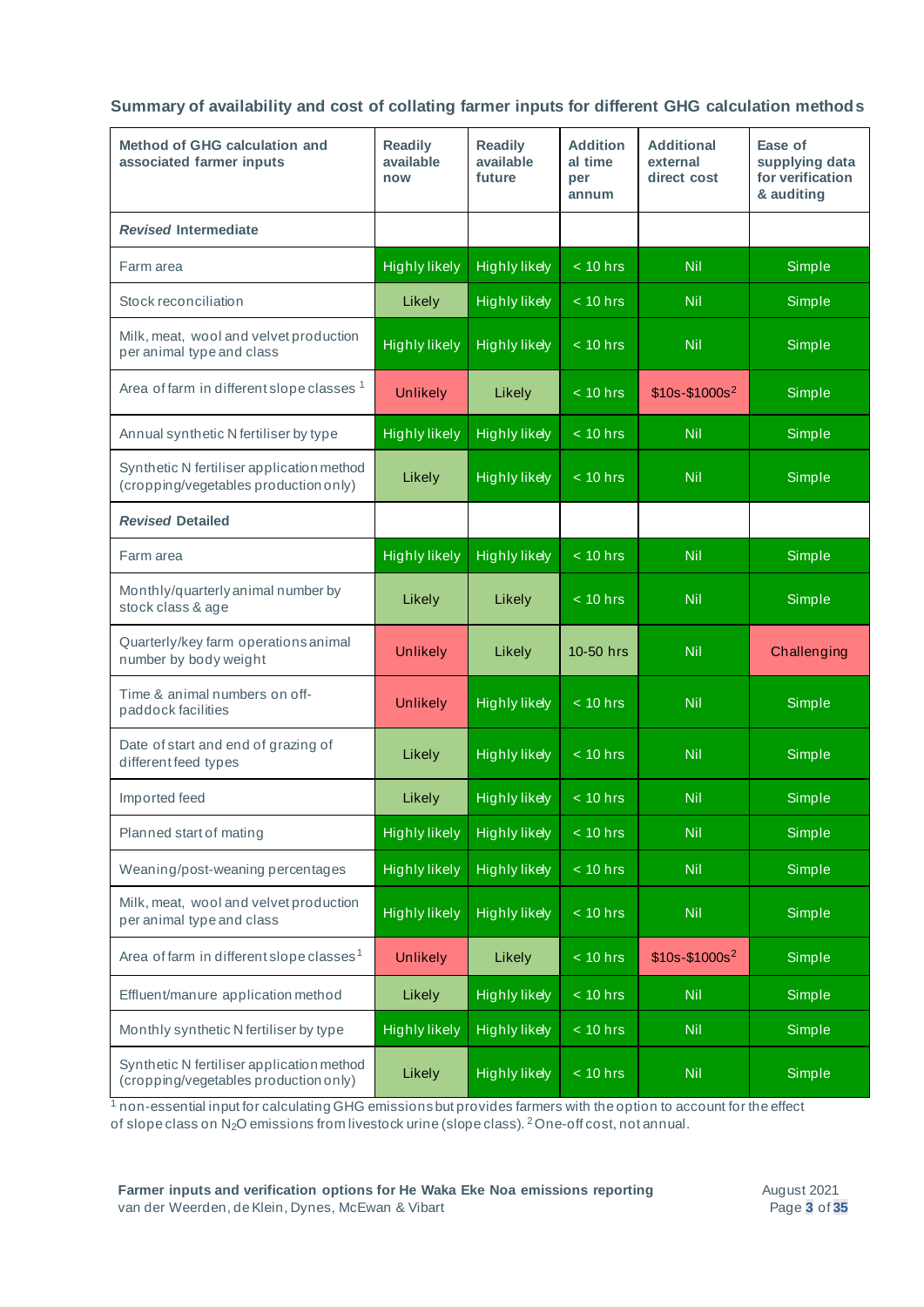# <span id="page-7-0"></span>**1. Background**

Following on from the completion of the 'Input specifications for He Waka Eke Noa reporting methods' report (van der Weerden et al. 2021), the He Waka Eke Noa Emissions Reporting Working Group would like to assess the following aspects in relation to the greenhouse gas (GHG) reporting methods:

- 1. How could the Intermediate method and associated farmer inputs be further simplified, whilst retaining the ability to capture the mitigation strategies aligned with this method?
- 2. How easy will it be for individual farmers to source each input required for the revised Intermediate and Detailed methods for calculating GHG emissions (i.e., how available is the information based on current farming practices and, if not available now, what would be involved in sourcing this information in future)?
- 3. How could each of the inputs for the revised Intermediate and Detailed methods be supplied for auditing or verification after emissions are reported into an accounting system?

# <span id="page-7-1"></span>**2. Approach**

To meet He Waka Eke Noa's requirements outlined in Section 1, we have provided the following information:

- 1. Tabulated minimum requirements for inputs for the most simplified version of the Intermediate method that ensures this *revised* version can still capture mitigation options aligned with the previous Intermediate method. Commentary on what is lost when this simplified approach is taken, and potential variants from the simplest version that may have useful advantages at little extra cost or effort, e.g., accuracy or incentives.
- 2. Input information that is oris not currently collected by farmers. For information not currently collected, indicative hours, indicative external costs, and suggested sources of information for the (simplified) Intermediate and Detailed methods will be provided. This step was conducted in consultation with 16 farmers (including representatives of the He Waka Eke Noa farmer reference group) across all sectors (see Appendix 4), and with representative agritech companies.
- 3. Tabulated potential methods for supplying farmer input data for auditing and verification purposes. This includes existing and potential future methods, which have been discussed with farmers to ensure the proposed methods are achievable.

Farmer inputs and verification in relation to carbon (C) sequestration were not in scope for this report.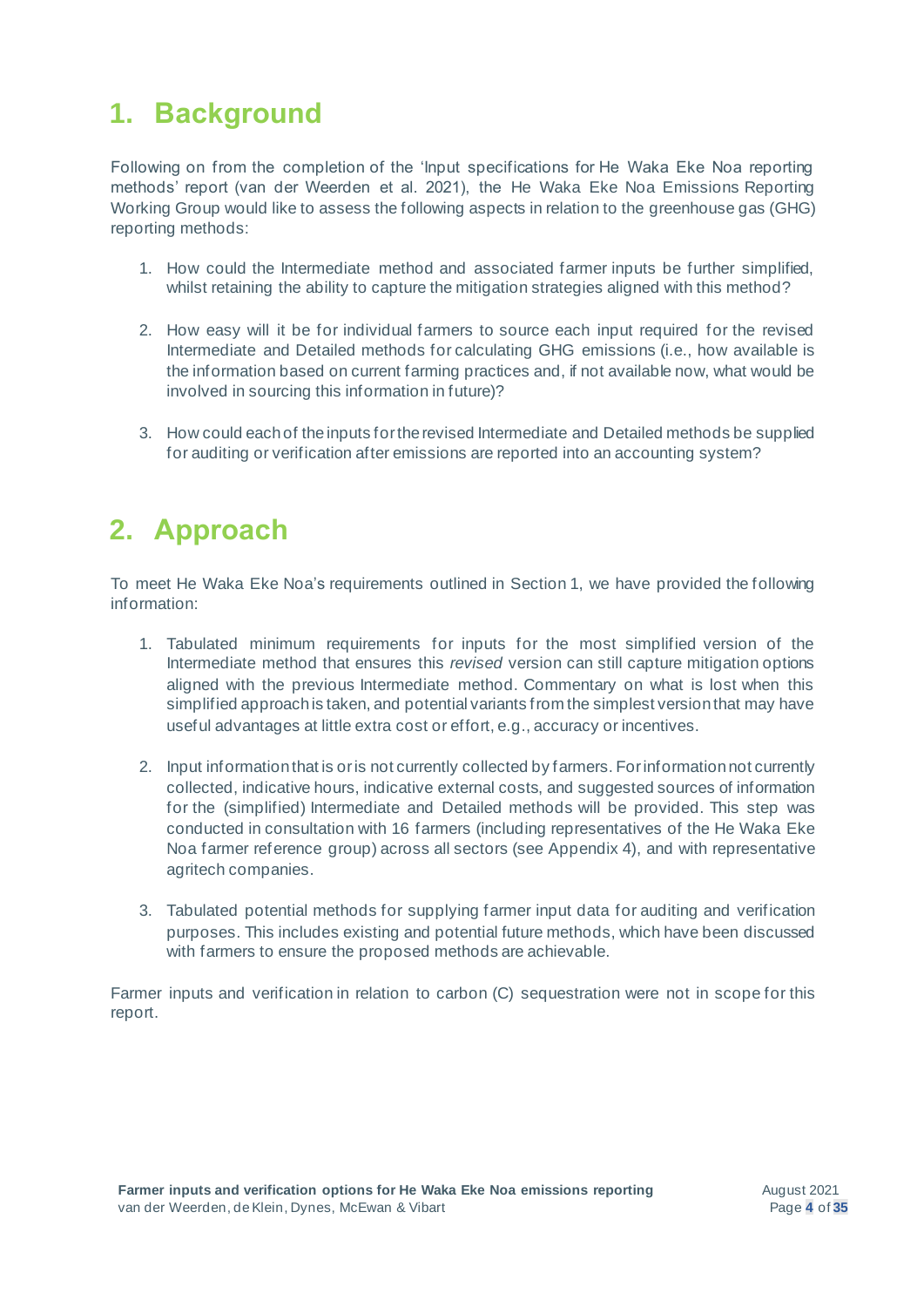# <span id="page-8-0"></span>**3. Minimum requirements for revised Intermediate and Detailed methods**

We have simplified the Intermediate method by replacing farm-specific data on animal body weight and lambing and calving percentages with industry averages for reproduction and liveweight gain (Table 1). These industry averages would be applied to different stock classes used by the drystock and dairy industries (e.g. hogget, two-tooth ewes, heifers Rising 1 year of age (R1), stags R1, male 1 year+ goats) or breeds (e.g. Jersey, KiwiCross, Holstein-Friesian). The revised Intermediate method is easier for farmers to complete, however, some of the accuracy of the GHG calculations for individual farms has been reduced. Employing industry averages for body weight and lambing and calving percentages rather than on-farm actuals does not allow farmers to capture on-farm animal physiology efficiencies. For example, drystock farmers will not be able to capture any livestock efficiencies and investment in improved genetics, such as breeding ewes that produce more lambs at the same mature body weight or ewes of lower body weight weaning a greater weight of lambs. Drystock farmers wishing to capture these on-farm efficiencies will be required to use the Detailed method for their GHG calculations.

It is important to note that while the revised Intermediate method is simpler than the original Intermediate method, it is still more detailed than the original Simple method. For instance, by separating stock by classes, the farm-scale GHG calculations will be more accurate than emissions based purely on the number of sheep or cattle, without any regard for the age and size structure of the flock or herd. Similarly, using farm production data (milk, meat, wool, velvet) instead of industry averages will increase the accuracy of the farm-scale GHG calculation.

While not part of the original project scope, we also identified several areas where the Detailed method could be revised to simplify the process for farmers collating relevant data and/or to improve the accuracy of the GHG footprint calculation (Table 2). These revisions relate to livestock characteristics and forage grazing, which enable more accurate estimates of enteric methane (CH4) emissions. Detailed GHG calculations would utilise these revised inputs to determine energy and dry matter (DM) requirements for different stock classes at specific times of the year, based on body weights, reproduction data, production data and forage types. Due to the Detailed method requiring more inputs to calculate livestock energy and DM requirements, submitters of data for farm-scale GHG calculations will need to select whether they are completing an Intermediate or Detailed approach. We recommend that if there is an insufficient number of farm inputs available for calculating the energy requirements of stock, then the submitter may be required to complete an Intermediate-level calculation. We also recommend that the GHG calculator should be sufficiently flexible to allow farmers to separately select between a revised Intermediate and Detailed method for either livestock or fertiliser. For example, a farmer should be able to conduct a Detailed livestock calculation and an Intermediate fertiliser calculation. A description of the differences between the revised Intermediate and Detailed methods can be found in Appendix 1.

Mitigation options associated with the original and revised Intermediate methods are the same, apart from one change (Table 3). Following discussion with researchers involved in the low CH<sup>4</sup> sheep research programme, low CH<sup>4</sup> sheep and cattle will now be captured as a mitigation strategy in the revised Intermediate approach by applying a percentage reduction to default CH<sup>4</sup> emissions per head for each stock class. This is slightly different to the Detailed method, where a percentage reduction in CH<sup>4</sup> emission will be applied to the CH<sup>4</sup> emissions per kg DM intake (DMI). Low CH<sup>4</sup> emitting sheep are not yet available as a mitigation option to all farmers as the breeding value for this genetic trait has yet to be fully integrated into the genetic evaluation in Beef + Lamb Genetics.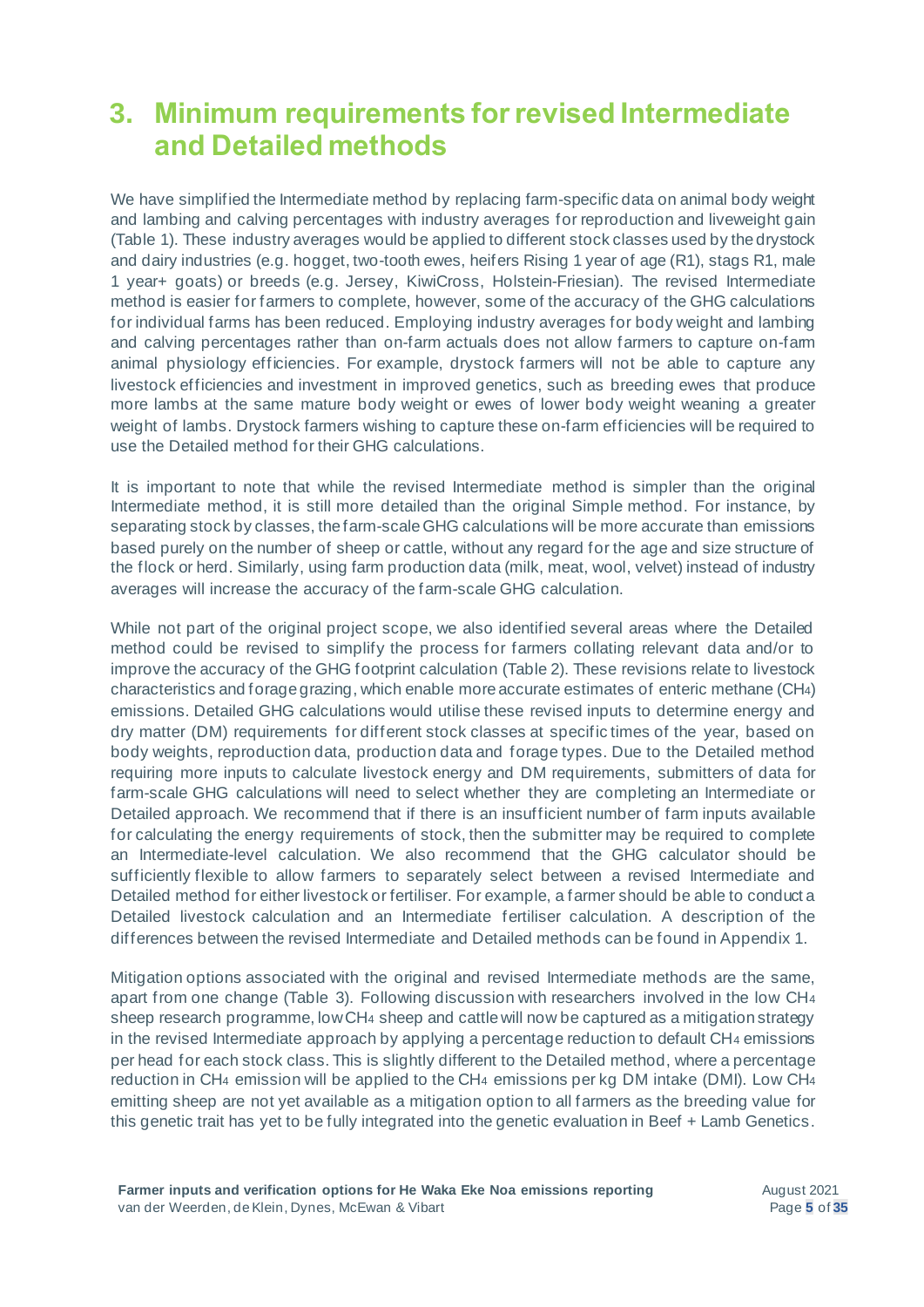| <b>Table 1:</b> Suggested simplification of Intermediate method, including justification. |  |
|-------------------------------------------------------------------------------------------|--|
|-------------------------------------------------------------------------------------------|--|

| <b>Method</b><br>component     | Intermediate (original)<br>Intermediate (revised)                                                                                       |                                                                                                                                                      | <b>Justification</b>                                                                                                                                                                                                                                                                                                                                                                                                |  |
|--------------------------------|-----------------------------------------------------------------------------------------------------------------------------------------|------------------------------------------------------------------------------------------------------------------------------------------------------|---------------------------------------------------------------------------------------------------------------------------------------------------------------------------------------------------------------------------------------------------------------------------------------------------------------------------------------------------------------------------------------------------------------------|--|
| Farm area                      | Absent                                                                                                                                  | Farm area                                                                                                                                            | Required for determining GHG footprint per hectare. Total vs.<br>effective area has yet to be determined by He Waka Eke Noa at<br>the time of writing.                                                                                                                                                                                                                                                              |  |
| Number of<br>animals           | Animal numbers split by category<br>(body weight, species and<br>physiological status (i.e.<br>maintenance vs lactation vs.<br>growth)) | Stock reconciliation (animal<br>numbers, time on farm, stock<br>sales and purchases and<br>stock deaths), split by stock<br>class/breed <sup>1</sup> | The revised stock reconciliation requires the opening and closing<br>numbers by stock class (e.g. hogget, two-tooth ewes, heifers R1),<br>time on farm, weaning numbers, stock sales and purchases<br>(numbers and weights), and stock deaths. Reproduction and<br>liveweight gain to be derived from appropriate industry data <sup>2</sup> . For<br>dairy, farmers will be required to select the animal breed to |  |
| Animal<br>reproductive<br>data | Lambing and calving percentage                                                                                                          | Removed                                                                                                                                              | determine average annual liveweights. Farmers wishing to<br>capture on-farm livestock efficiencies can use Detailed method.                                                                                                                                                                                                                                                                                         |  |
|                                |                                                                                                                                         |                                                                                                                                                      | The GHG calculator will be required to determine weighted annual<br>number of stock using dates entering and exiting farm.                                                                                                                                                                                                                                                                                          |  |
| Animal<br>production           | Milk, meat and wool production per<br>animal type and category                                                                          | Milk, meat, wool and velvet<br>production per animal class <sup>3</sup>                                                                              | No change                                                                                                                                                                                                                                                                                                                                                                                                           |  |
| Topography <sup>4</sup>        | Area of farm in different slope<br>classes (flat/low slope;<br>medium/steep slopes)                                                     | Area of farm in different<br>slope classes (flat/low slope;<br>medium; steep slopes)                                                                 | No change                                                                                                                                                                                                                                                                                                                                                                                                           |  |
| Fertiliser type                | Total synthetic N (product tonnage)<br>split into urea, non-urea, urea +<br>urease inhibitor                                            | Total synthetic N (product<br>tonnage) split into urea, non-<br>urea, urea + urease inhibitor                                                        | No change                                                                                                                                                                                                                                                                                                                                                                                                           |  |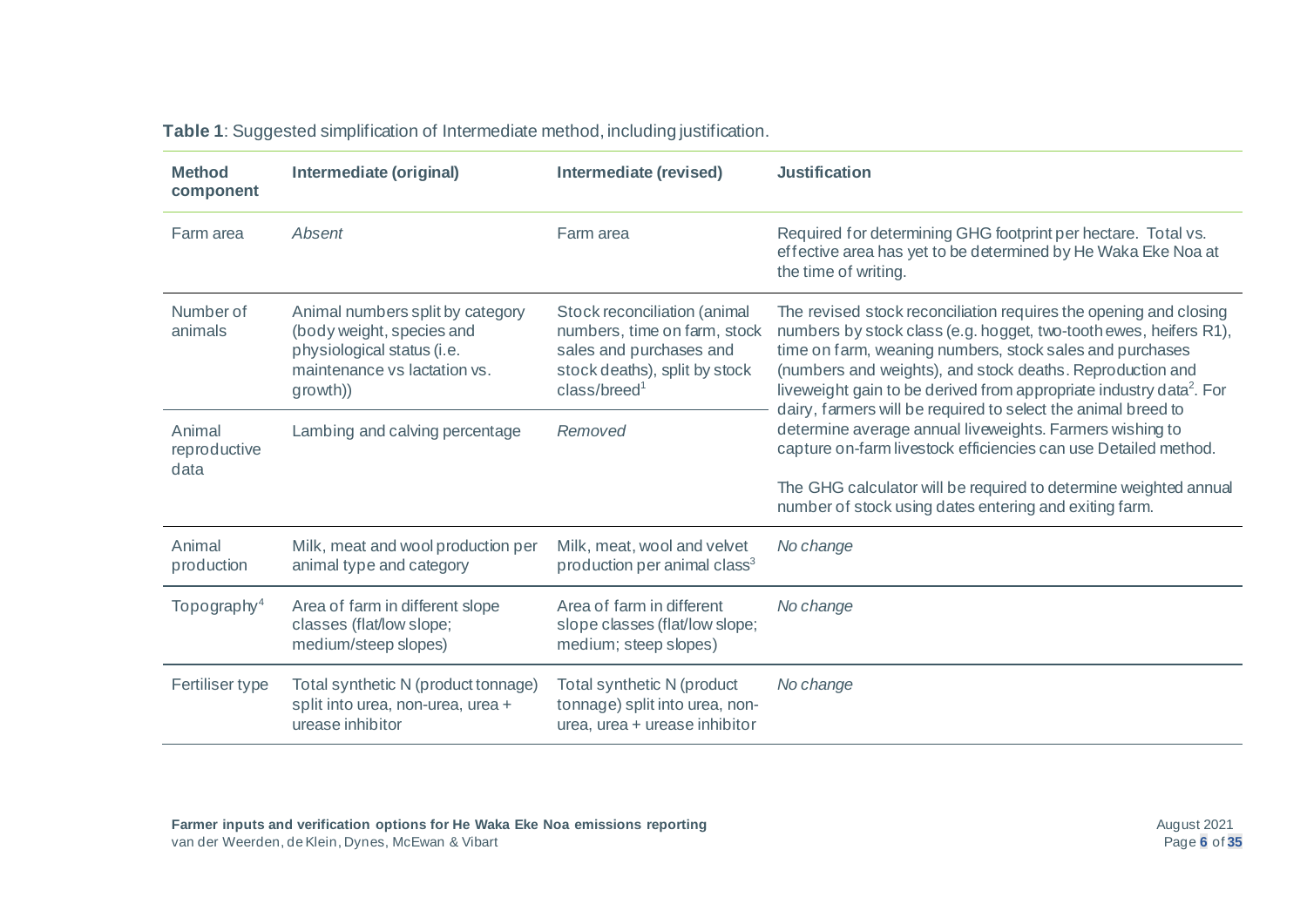| Fertiliser<br>application<br>method                                                                                                                              | Surface or incorporation | Surface or incorporation | No change |  |  |  |  |  |
|------------------------------------------------------------------------------------------------------------------------------------------------------------------|--------------------------|--------------------------|-----------|--|--|--|--|--|
| <sup>1</sup> this requires knowing the number of stock per class (drystock) or breed (dairy), including stock movements. See Appendix 2 for stock classes/breeds |                          |                          |           |  |  |  |  |  |

<sup>2</sup> sources for reproduction, liveweight gain and production data include Beef + Lamb New Zealand sheep and beef farm surveys and DairyNZ Facts and Figures. Methods of calculation (e.g. lambing/weaning percentages) should align with those used by industry bodies .

<sup>3</sup> Meat and wool production will be at lower granularity (e.g. meat from lambs, hoggets, mature ewes) compared to stock classes shown in Appendix 2

4 non-essential; if not available, then assume flat/low slope. If available, GHG calculations must include modelling of nutrient transfer of urine-N from steep to lower slopes.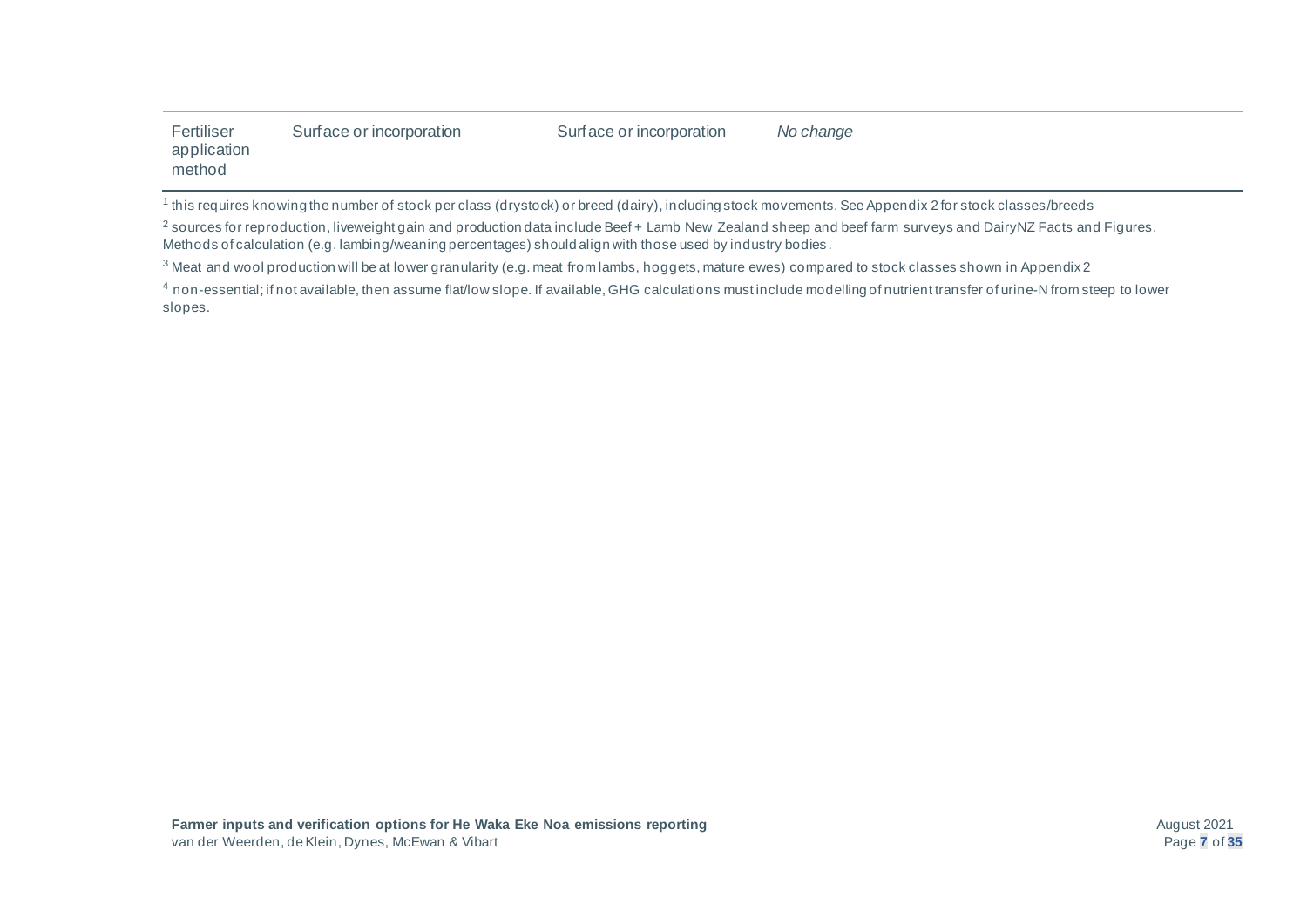**Table 2:** Suggested revision of Detailed method, including justification.

| <b>Method</b><br>component | <b>Detailed (original)</b>                                                                                                                                                                                   | <b>Detailed (revised)</b>                                                                                                                                                                                                                                                                                                                                                                                                                                     | <b>Justification</b>                                                                                                                                                                                                                                                                                                                                                                                                                                                                                                                                                                                                                                                                                                                                                                                                                                                                                                                                                                                                                              |
|----------------------------|--------------------------------------------------------------------------------------------------------------------------------------------------------------------------------------------------------------|---------------------------------------------------------------------------------------------------------------------------------------------------------------------------------------------------------------------------------------------------------------------------------------------------------------------------------------------------------------------------------------------------------------------------------------------------------------|---------------------------------------------------------------------------------------------------------------------------------------------------------------------------------------------------------------------------------------------------------------------------------------------------------------------------------------------------------------------------------------------------------------------------------------------------------------------------------------------------------------------------------------------------------------------------------------------------------------------------------------------------------------------------------------------------------------------------------------------------------------------------------------------------------------------------------------------------------------------------------------------------------------------------------------------------------------------------------------------------------------------------------------------------|
| Area of farm               | Absent                                                                                                                                                                                                       | Area of farm                                                                                                                                                                                                                                                                                                                                                                                                                                                  | Required for determining GHG footprint per hectare. Total vs. effective<br>area has yet to be determined by He Waka Eke Noa at the time of<br>writing.                                                                                                                                                                                                                                                                                                                                                                                                                                                                                                                                                                                                                                                                                                                                                                                                                                                                                            |
| Number of<br>animals       | Monthly animal number split<br>by category (body weight,<br>body weight changes,<br>species, age and<br>physiological status (i.e.<br>maintenance vs lactation vs.<br>growth)) including time off<br>paddock | Dairy: Monthly milking cows,<br>dry cows, replacements and<br>breeding bulls on farm,<br>including time on off-paddock<br>facilities. Cow liveweight at 4-5<br>months after planned start of<br>calving (most farms at 1<br>December); if unknown, then<br>breed is required <sup>1</sup> . Proportion<br>of year that young stock are<br>on-farm.<br>Drystock: Monthly/quarterly<br>animal number split by stock<br>class <sup>1</sup> , age $&$ body weight | Dairy: Class of young stock can align with liveweight of mature cow,<br>with annual DM requirements calculated from the average annual<br>liveweight of the dairy herd and proportioned for the number of months<br>on farm after weaning. Young stock and dry cows - time on farm will<br>be required if point of obligation sits with landowner but will not be<br>required if point of obligation sits with business owner (still to be<br>determined).<br>Some drystock farmers may find it too challenging to collect monthly<br>data on numbers and body weights. Also, sheep, beef and deer<br>farmers may find it easier to collect data at key farming operations<br>(mating, scanning and weaning). Alternatively, stock class could be<br>used to obtain regional industry averages for body weight.<br>Body weight gain removed, as this could be estimated from body<br>weights and dates on/off farm within GHG calculator.<br>Physiological status removed as it will be captured by class and more<br>detailed reproductive data. |
| Feed type<br>eaten         | Monthly feed type per animal<br>category                                                                                                                                                                     | Date of start and end of<br>grazing of different feed types<br>Introduced a new input called<br>'Imported feed' to capture data                                                                                                                                                                                                                                                                                                                               | Farmer feedback suggested monthly data would be challenging for<br>some, therefore input altered to dates stock moved from one forage<br>type to another, bearing in mind that for some crops a transition period<br>will be required. The GHG calculator needs to include a 'dropdown' list<br>of different pastures and forages (e,g, brassicas, beets, plantain, etc.)                                                                                                                                                                                                                                                                                                                                                                                                                                                                                                                                                                                                                                                                         |

**Farmer inputs and verification options for He Waka Eke Noa emissions reporting** van der Weerden, de Klein, Dynes, McEwan & Vibart

August 2021 Page **8** of **35**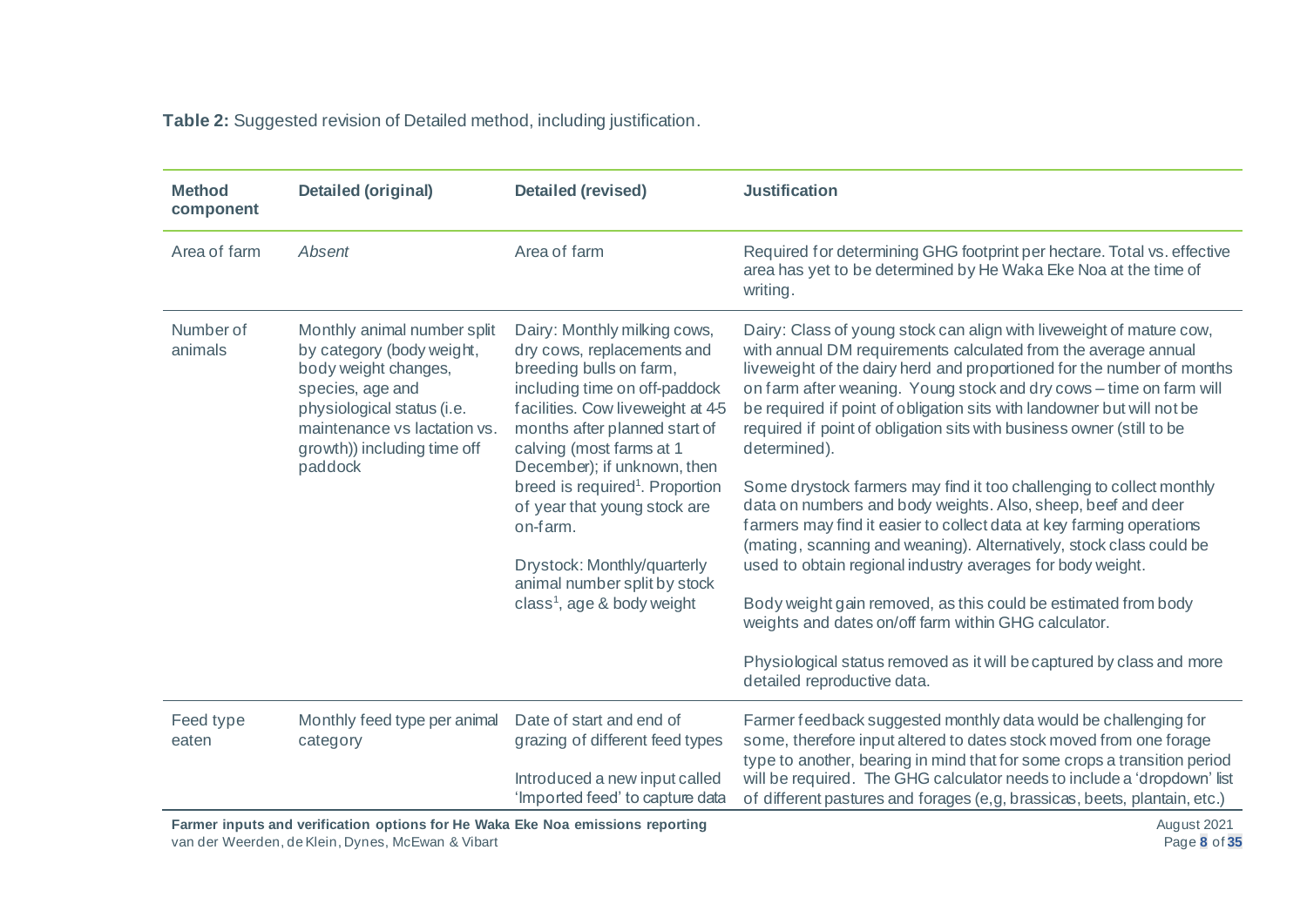|                                |                                                                                      | on imported supplements fed<br>to dairy cows and drystock<br>grazing on farm (type, amount,<br>wet weight vs dry weight,<br>feeding method) and total milk<br>powder purchased for calves | and default feed quality values. For non-pasture, users should be able<br>to over-ride default feed quality data with farm-specific data.<br>For dairy, energy, DM and N intake from supplements and forages<br>required to determine CH <sub>4</sub> emissions and N excretion. GHG calculator<br>needs to include supplement database and percent utilisation for<br>feeding method. Energy calculation should include default change in<br>body condition score over lactation season.<br>It is assumed that replacements (17-27% of herd) are fed purchased<br>milk powder. Further research is required to determine the significance<br>of this activity on the total farm GHG calculation - see 'Future<br>Research' (section 4.3). |
|--------------------------------|--------------------------------------------------------------------------------------|-------------------------------------------------------------------------------------------------------------------------------------------------------------------------------------------|--------------------------------------------------------------------------------------------------------------------------------------------------------------------------------------------------------------------------------------------------------------------------------------------------------------------------------------------------------------------------------------------------------------------------------------------------------------------------------------------------------------------------------------------------------------------------------------------------------------------------------------------------------------------------------------------------------------------------------------------|
| Animal<br>reproductive<br>data | Breeding date, pregnancy<br>date, lambing percentage,<br>culling date                | Planned start of mating; lamb,<br>beef and deer weaning<br>percentage; number of<br>replacements retained post-<br>weaning; number of other<br>stock (carry-over/bulls etc)               | More detail included to provide a more accurate assessment of energy<br>requirements. This will have a direct impact on enteric CH <sub>4</sub> (largest<br>GHG source). To improve this assessment for dairy, dairy calf weaning<br>date can be assumed to be 4 months after planned start of calving.                                                                                                                                                                                                                                                                                                                                                                                                                                    |
| Animal<br>production           | Milk, meat and wool<br>production per animal type<br>and category                    | Milk, meat, wool and velvet<br>production per animal type<br>and class <sup>2</sup>                                                                                                       | No change, however, for milk production this should include milk<br>solids, litres, protein and fat.                                                                                                                                                                                                                                                                                                                                                                                                                                                                                                                                                                                                                                       |
| Farm location                  | Required <sup>3</sup>                                                                | Required <sup>3</sup>                                                                                                                                                                     | No change                                                                                                                                                                                                                                                                                                                                                                                                                                                                                                                                                                                                                                                                                                                                  |
| Topography <sup>4</sup>        | Area of farm in different<br>slope classes (flat/low slope;<br>medium; steep slopes) | Area of farm in different slope<br>classes (flat/low slope;<br>medium; steep slopes)                                                                                                      | No change                                                                                                                                                                                                                                                                                                                                                                                                                                                                                                                                                                                                                                                                                                                                  |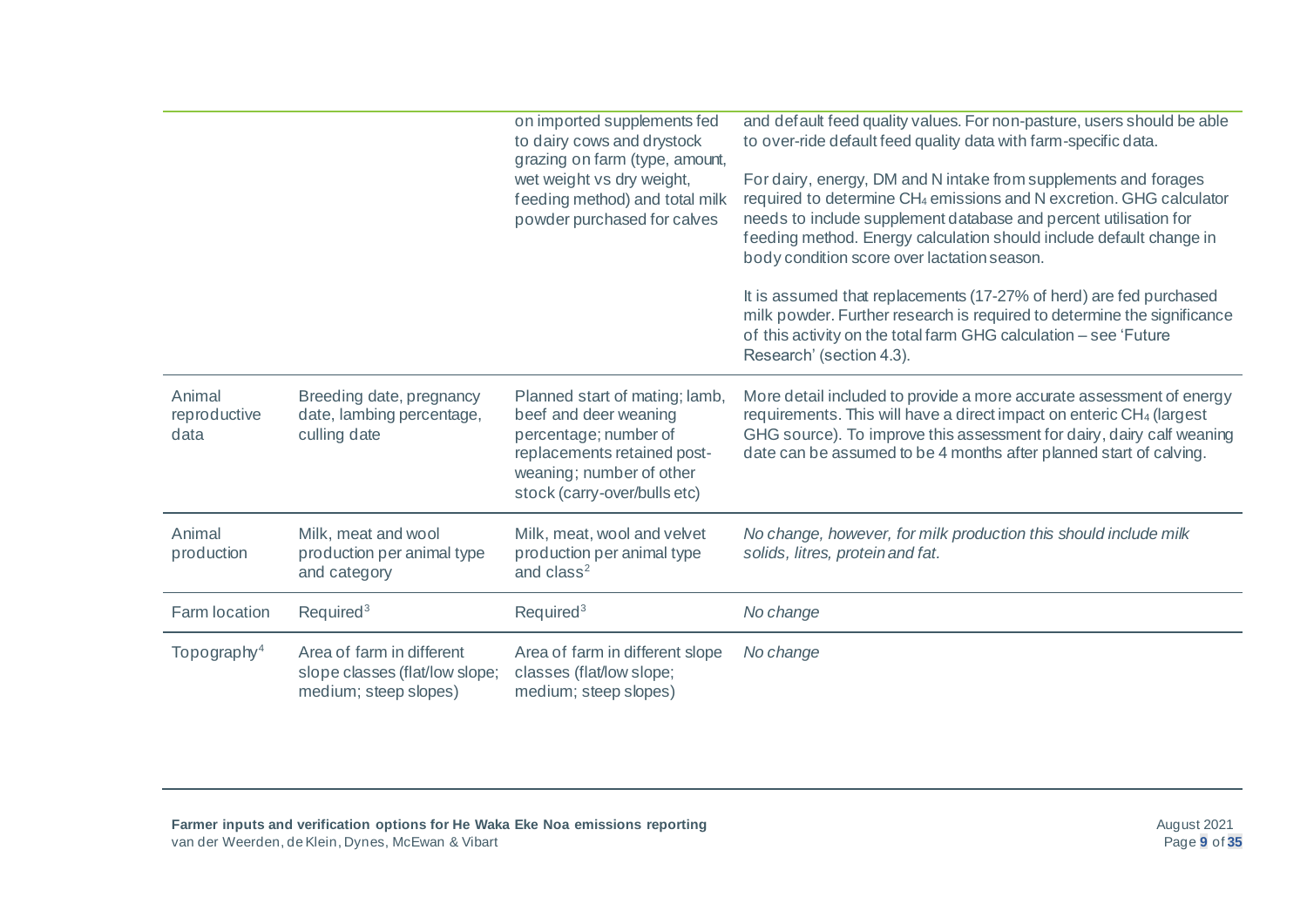| <b>Method</b><br>component                    | Detailed (original)                                                                                     | <b>Detailed (revised)</b>                                                                               | <b>Justification</b>                                                                                                                                                                                                                                     |
|-----------------------------------------------|---------------------------------------------------------------------------------------------------------|---------------------------------------------------------------------------------------------------------|----------------------------------------------------------------------------------------------------------------------------------------------------------------------------------------------------------------------------------------------------------|
| Type of manure<br>stored &<br>applied to land | Effluent, solid manure, slurry                                                                          | Removed                                                                                                 | No longer required, as this is now acknowledged to be challenging for<br>farmers to estimate. Time on specific types of off-paddock facilities<br>should provide sufficient information to estimate manure type: see<br>'Future Research' (section 4.3). |
| Effluent/manure<br>application<br>method      | Surface or incorporation                                                                                | Surface or incorporation                                                                                | No change                                                                                                                                                                                                                                                |
| Fertiliser type                               | Monthly total synthetic N<br>(product tonnage) split into<br>urea, non-urea, urea +<br>urease inhibitor | Monthly total synthetic N<br>(product tonnage) split into<br>urea, non-urea, urea + urease<br>inhibitor | No change                                                                                                                                                                                                                                                |
| Fertiliser<br>application<br>method           | Surface or incorporation                                                                                | Surface or incorporation                                                                                | No change                                                                                                                                                                                                                                                |

1 this requires knowing the number of stock per class (drystock) or breed (dairy), including stock movements. See Appendix 2 for stock classes/breeds

<sup>2</sup> Meat and wool production will be at lower granularity (e.g. meat from lambs, hoggets, mature ewes) compared to stock classes shown in Appendix 2

 $^3$  If the method includes an algorithm for estimating N<sub>2</sub>O EF for urine based on soil and climate; also useful if spatial N leaching factors can be developed.

4 non-essential; if not available, then assume flat/low slope. If available, GHG calculations must include modelling of nutrient transfer of urine-N from steep to lower slopes.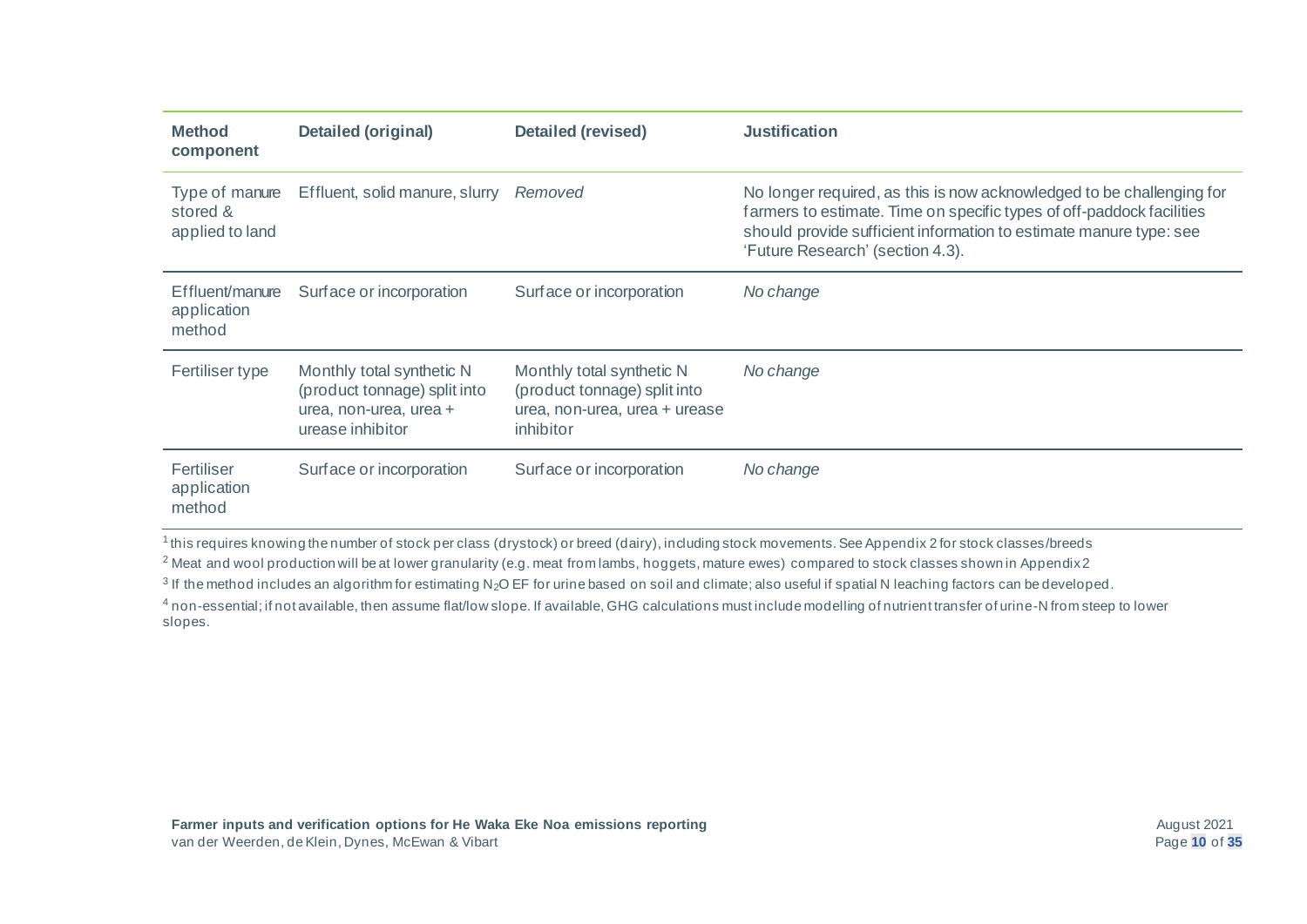**Table 3**: Summary of mitigations captured (and required adjustments to the required GHG calculations) in the revised Intermediate and Detailed methods.

| <b>Mitigation</b><br>availability | <b>Revised Intermediate</b>                                                                                                                                        | <b>Revised Detailed</b>                                                                                                                                            |
|-----------------------------------|--------------------------------------------------------------------------------------------------------------------------------------------------------------------|--------------------------------------------------------------------------------------------------------------------------------------------------------------------|
| <b>Current</b>                    |                                                                                                                                                                    | Low CH <sub>4</sub> forages (adjusted CH <sub>4</sub> EF per kg DMI)                                                                                               |
|                                   |                                                                                                                                                                    | Low N <sub>2</sub> O forages (adjusted N excretion per animal type, age and sex;<br>adjusted N leaching factor)                                                    |
|                                   | Urea + urease inhibitor; Fertiliser incorporation (adjusted ammonia<br>loss factor)                                                                                | Urea + urease inhibitor; Fertiliser and manure incorporation (adjusted<br>ammonia loss factor)                                                                     |
| <b>In Progress</b>                | Low $CH_4$ sheep (BV) (adjusted $CH_4$ emissions per head*)                                                                                                        | Low $CH_4$ sheep (BV) (adjusted $CH_4$ EF per kg DMI*)                                                                                                             |
| <b>Future</b>                     | Low CH <sub>4</sub> sheep (vaccines/inhibitors), low CH <sub>4</sub> cattle<br>(vaccines/inhibitors/BV) (adjusted CH <sub>4</sub> emissions per head*)             | Low CH <sub>4</sub> sheep (vaccines/inhibitors), low CH <sub>4</sub> cattle<br>(vaccines/inhibitors/BV) (adjusted CH <sub>4</sub> EF per kg DMI*)                  |
|                                   |                                                                                                                                                                    | Low $N_2O$ cattle (adjusted N excretion)                                                                                                                           |
|                                   | Nitrification inhibitors (adjusted N <sub>2</sub> O EF and N leaching factor for<br>urine and dung, manure application and N fertiliser)                           | Nitrification inhibitors (adjusted N <sub>2</sub> O EF and N leaching factor for urine<br>and dung per forage type; for manure application and N fertiliser)       |
|                                   | Effluent ponds - CH <sub>4</sub> flaring to CO <sub>2</sub> ; CH <sub>4</sub> biogas harnessing for<br>energy source (adjusted amount of CH <sub>4</sub> emitted). | Effluent ponds - CH <sub>4</sub> flaring to CO <sub>2</sub> ; CH <sub>4</sub> biogas harnessing for energy<br>source (adjusted amount of CH <sub>4</sub> emitted). |
|                                   | Covered manure stores (adjusted ammonia loss factor)                                                                                                               | Covered manure stores (adjusted ammonia loss factor)                                                                                                               |

\* BV (breeding values) for low CH<sup>4</sup> are recorded as percentage reduction in CH<sup>4</sup> emitted per head; research BV on this basis currently available for sheep, but has yet to be fully integrated into the genetic evaluation in Beef + Lamb Genetics: estimated completion 2022. The low CH<sub>4</sub> BV integrate the effect of low CH<sub>4</sub> per kg DMI and increased feed efficiency (less DMI per unit of production). For detailed methods, the proposed approach for capturing low CH<sup>4</sup> sheep in GHG calculations is to convert BV to an adjusted CH<sub>4</sub> emitted per kg DMI. In future, BV may be separated into an adjusted CH<sub>4</sub> and increased feed efficiency.

**Farmer inputs and verification options for He Waka Eke Noa emissions reporting** van der Weerden, de Klein, Dynes, McEwan & Vibart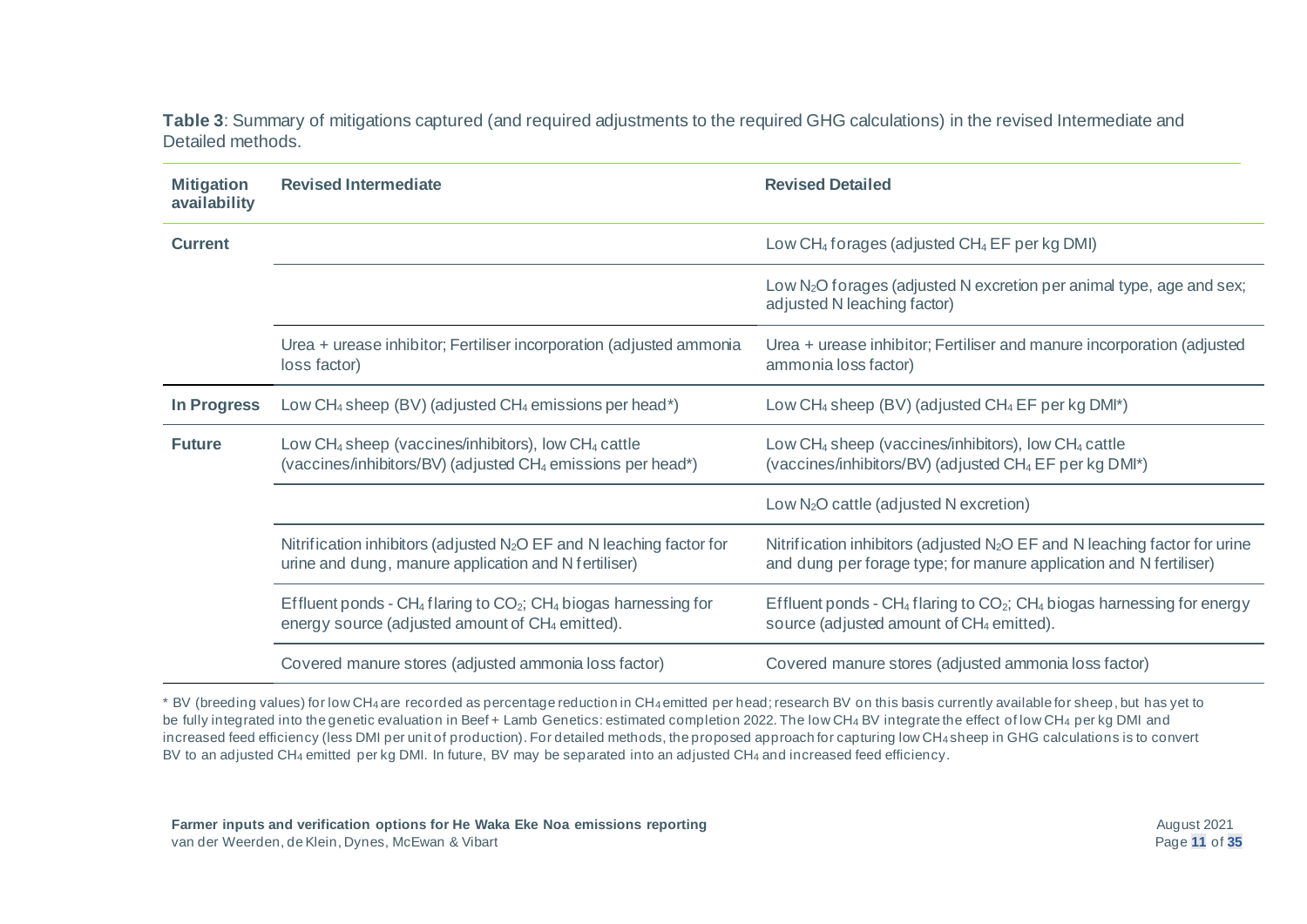### <span id="page-15-0"></span>**4. Input information and auditing/verification options for revised Intermediate and Detailed methods**

Farmer input information and auditing and verification options for the revised Intermediate method and revised Detailed methods are shown in tables 4 and 5, respectively. For each input, we have indicated whether the data is readily available now, and if not, whether it would be readily available in the future. We have also suggested sources of information, along with an indicative time (ranging from <10 hours to 50-100s of hours per annum) and external cost (from no cost to \$100s) for data collection. This information was based on consultation with dairy, sheep & beef, deer and cropping farmers, fruit and vegetable growers, industry representatives, agritech companies and consultants and. Details on the sources of input information and any associated challenges are given in Section 4.1.

A robust and credible auditing and verification process will be required for farmer input information. In consultation with farmers, industry representatives and agritech companies, we have explored current and future methods for ensuring information provided by farmers for the revised Intermediate and revised Detailed methods can be independently audited or verified (Tables 4 and 5, respectively; Section 4.2). This included an assessment of the ease of supplying auditable and verifiable farm data to auditors by farmers (simple, challenging).

Appendix 3 outlines some of the farm management software tools that allow farmers to capture farm information while Appendix 4 lists suggestions from farmers for ensuring the GHG rep orting process is made simple.

### <span id="page-15-1"></span>**4.1 Sources of input information and associated challenges**

Farmer information for the revised Intermediate method is limited to a maximum of six inputs: (i) area of the farm, (ii) stock reconciliation by stock class, (iii) production data, (iv) area of farm in different slope classes, (v) total synthetic N fertiliser use and (vi) amount of fertiliser surface applied or incorporated (see Section 4.1 and Table 4). Most of this data is readily held by farmers in their farm records. Of these inputs, only four are essential for a GHG emission calculation: farm area, animal numbers split by stock class, production data and total synthetic N fertiliser use; while N fertiliser method of application is available to cropping farmers who want to account for fertiliser incorporation as a mitigation option (the default setting would assume no fertiliser incorporation). It should be noted that fertiliser incorporation within a typical cropping or horticultural system will have a relatively modest effect on a GHG calculation. The remaining input (farm slope classes) is not essential to calculate emissions orto account for mitigations. However, it does provide farmers with the opportunity to account for lower GHG emissions due to sloping land (reduced direct N2O emissions).

Pastoral farmers using the revised Detailed method will require 10-12 inputs (see Section 4.1 and Table 5). Farmer feedback suggested the time required to collate each input was typically less than 10 hours per annum (as opposed to 10-50 hours, or more). However, for several inputs the recording of farm information may be as little as 1-2 hours per annum. Furthermore, efficiencies in data recording can be gained when collating multiple inputs at the same time.

The time required to record and collate all inputs for a livestock farm will depend on whether farmers are recording information in a farm diary or using farm management software. Farm type and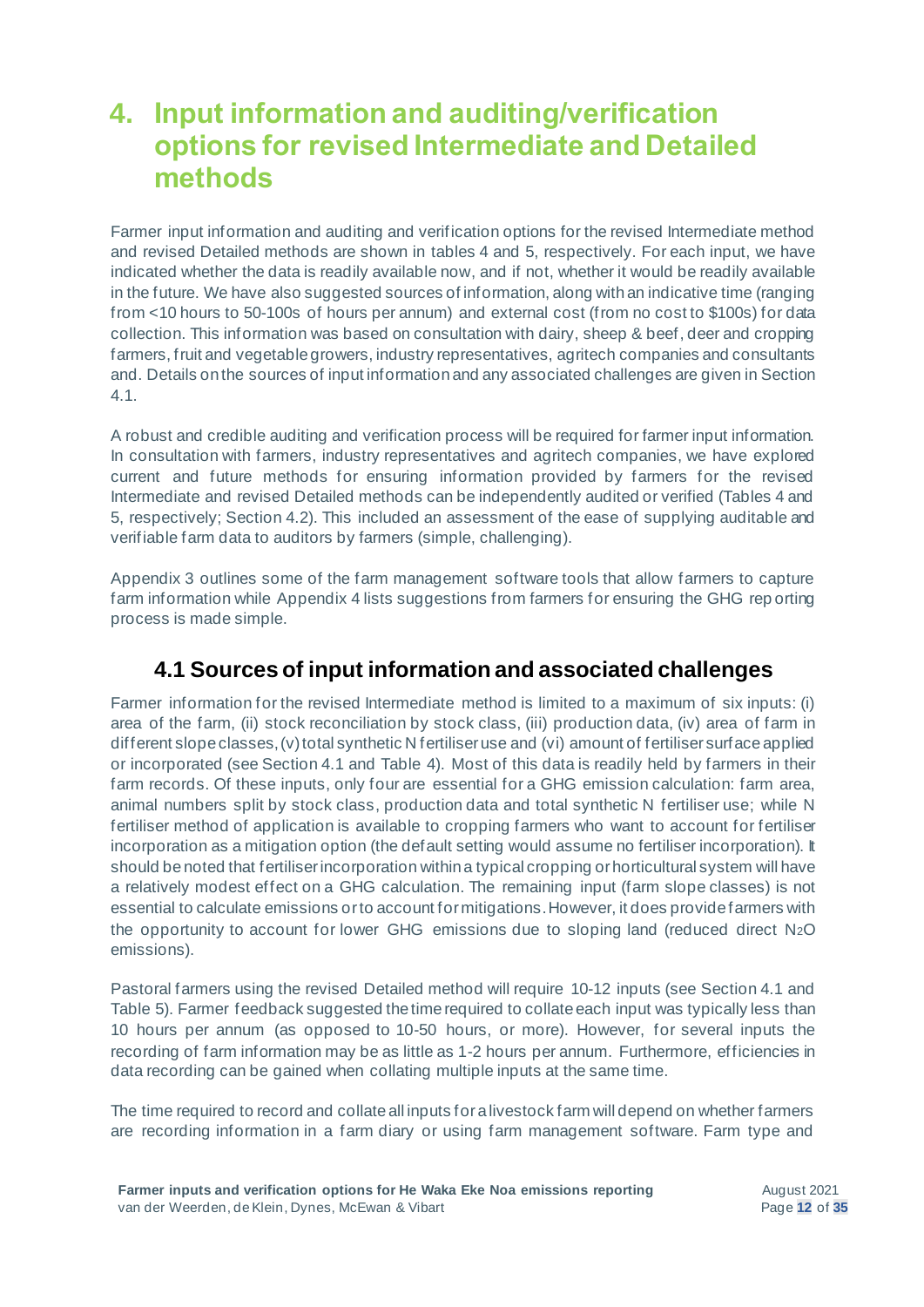method of GHG calculation will also influence the annual time required. For dairy farmers, the majority of required data for a revised Intermediate and Detailed method are already required for milk processors. It is estimated that an additional 5 hours per annum would be required to record and document additional data (stock classes information) for the revised Intermediate method, while the Detailed method may require approximately 10 hours per annum to record and document stock class information, supplement use and time on different forages. To record and document the required data for a drystock GHG calculation, it is estimated that farmers would require 10 to 60 hours per annum to record the data required for the revised Intermediate method and between 50 and 100 hours per annum for a Detailed GHG method. For non-livestock cropping farmers and vegetable growers, the time required to collate fertiliser data for a Detailed method is estimated at approximately 5 hours per annum, with less time required for a revised Intermediate method. Further efficiency in data recording can be gained for farmers that use farm management software, as this will retain previously entered data, thereby reducing the time required for updating data after year 1.

#### <span id="page-16-0"></span>**Revised Intermediate**

#### **1. Farm area**

Area of farm will be required for calculating GHG emissions per hectare. 'Area' could relate to total or effective grazing area; the definition has still to be determined at time of writing. If effective area is required, there will be a cost for some farms if a GPS map is required to determine the area of all the legal titles (total area) and area in pasture or crops (effective area).

#### **2. Stock reconciliation split by stock class**

Most if not all farmers will have data on livestock numbers per class of animal, as this information is required for farm accounts and annual submission to the Inland Revenue Department as livestock reconciliations. For livestock on farm for less than 12 months, f armers will be required to include date of farm entry for mobs purchased and sales to allow a calculation of weighted annual averages. For red meat, stock sales and purchases, as well as kill sheets from meat processing companies will also provide information on timing and number of stock slaughtered. The same data sources could be used for validation. Dairy farmers will be required to select the animal breed to determine average annual liveweights – see Appendix 2 for six breed/crossbreed options. Weights of replacements will not be required as these can be based on herd genetics; only the time on farm must be recorded (if the point of obligation lies with the landowner). The GHG calculator will require default energy intake for replacements. For any breeds not included, farmers should select a proxy from one of the three Jersey/Friesian crossbred options. Default pasture quality data (ME, N content) will be required in the GHG calculator to determine DM and N intake by grazing livestock.

#### **3. Milk, meat, wool and velvet production per animal type and class**

Production data is available from processors, stock sales records, grazing contracts and tax returns: this could be used as a data source and for auditing purposes. Livestock which increase in weight but are not sold or finished within a financial year will be counted in a livestock reconciliation, with industry average weight changes used for estimating energy requirements. However, wool is a product that can be carried over from one year to the next, particularly when prices are low, which suggests there may be some error within a single year.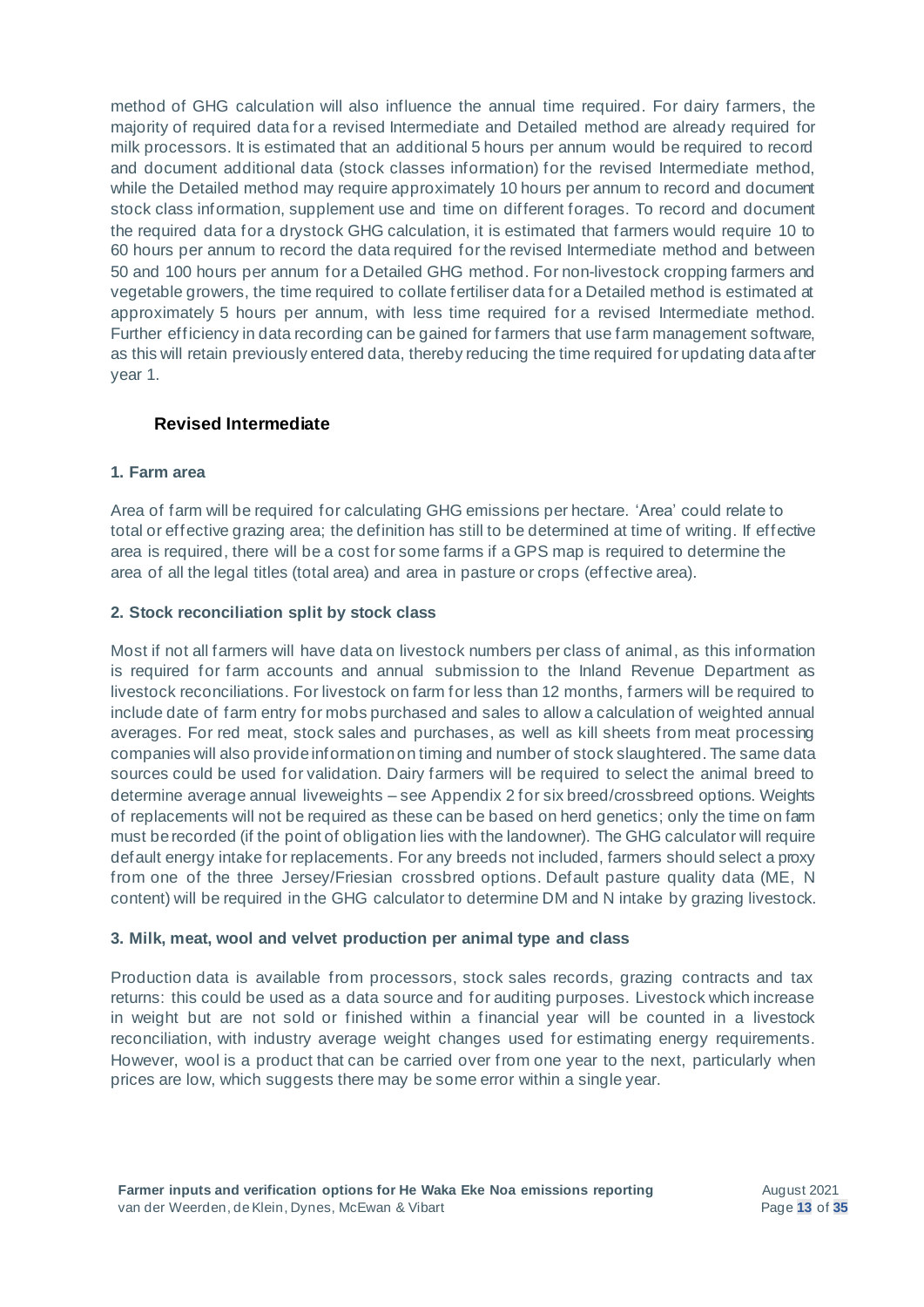#### **4. Area of farm in different slope classes**

Recent research has shown that N<sub>2</sub>O emissions from urine patches are lower from soils on steeper slopes compared to low slopes, and emission factors have been established for different slope classes for dairy and non-dairy cattle, sheep and deer (van der Weerden et al. 2020). Farmers wanting to capture this slope class effect will require verified information on the proportion of the farm at different slopes (< 12°, 12 - 24°, > 24°). Farmers are unlikely to have information on slope classes across a farm, therefore this information may need to be purchased as a one-off cost from a suitable mapping company where costs may range from hundreds to thousands of dollars. Several fertiliser companies and farm management software companies can also provide this service, and, depending on the relationship/agreement between farmer and company, costs are estimated to range from tens to several hundreds of dollars.

#### **5. Annual synthetic N fertiliser by type**

Annual data is readily available through annual farm accounts and fertiliser suppliers. Synthetic N fertiliser should be split into standard urea, urease-inhibitor treated urea, and non-urea N fertiliser, due to different N emissions from each category. The recent N fertiliser cap for pastoral farms requires reporting of annual synthetic N fertiliser usage, this could be used for the GHG emission calculations. To simplify the data collation process for farmers, fertiliser companies could provide data on the amount of N sold to farmers on the basis of standard urea, urease-inhibitor treated urea, and non-urea N fertiliser. Auditing of annual fertiliser data could be achieved using fertiliser supplier accounts.

#### **6. Synthetic N fertiliser application method (cropping/vegetable production only)**

This input is specific to cropping farmers. It is unlikely that cropping farmers will maintain formal records on method of fertiliser application. However, this could be either sourced from own farm records or from information provided by contractors (e.g. type of drill used, such as Cross slot, where fertiliser is placed beneath the surface near the seed). If data is not available, the GHG calculator will assume synthetic fertiliser is surface applied.

#### <span id="page-17-0"></span>**Revised Detailed**

**1. Farm area** → Same as Revised Intermediate - see above

#### **2. Monthly/quarterly animal specific data, including reproduction**

*Class and age; body weight; planned start of mating; lamb, beef and deer weaning percentage; number of replacements retained post-weaning, number of dry cows*

Farmers will have most of these animal data on-hand at the stock class level, either captured in farm records or in farm management tools (see Appendix 3). The most challenging data for farmers to collect will be body weights at different times of the season. Data on quarterly body weights are unlikely to be readily available and farmers from all the main livestock sectors note significant complexity in providing this data, including the need for suitable weigh scales. Farmers interviewed indicated the number of farms with weigh scales is very low (e.g. for sheep it is estimated <30% of the national flock and <1% of farms have weigh scales). For farms without sufficient weight data, it will be challenging to collate body weight data at different times of the season.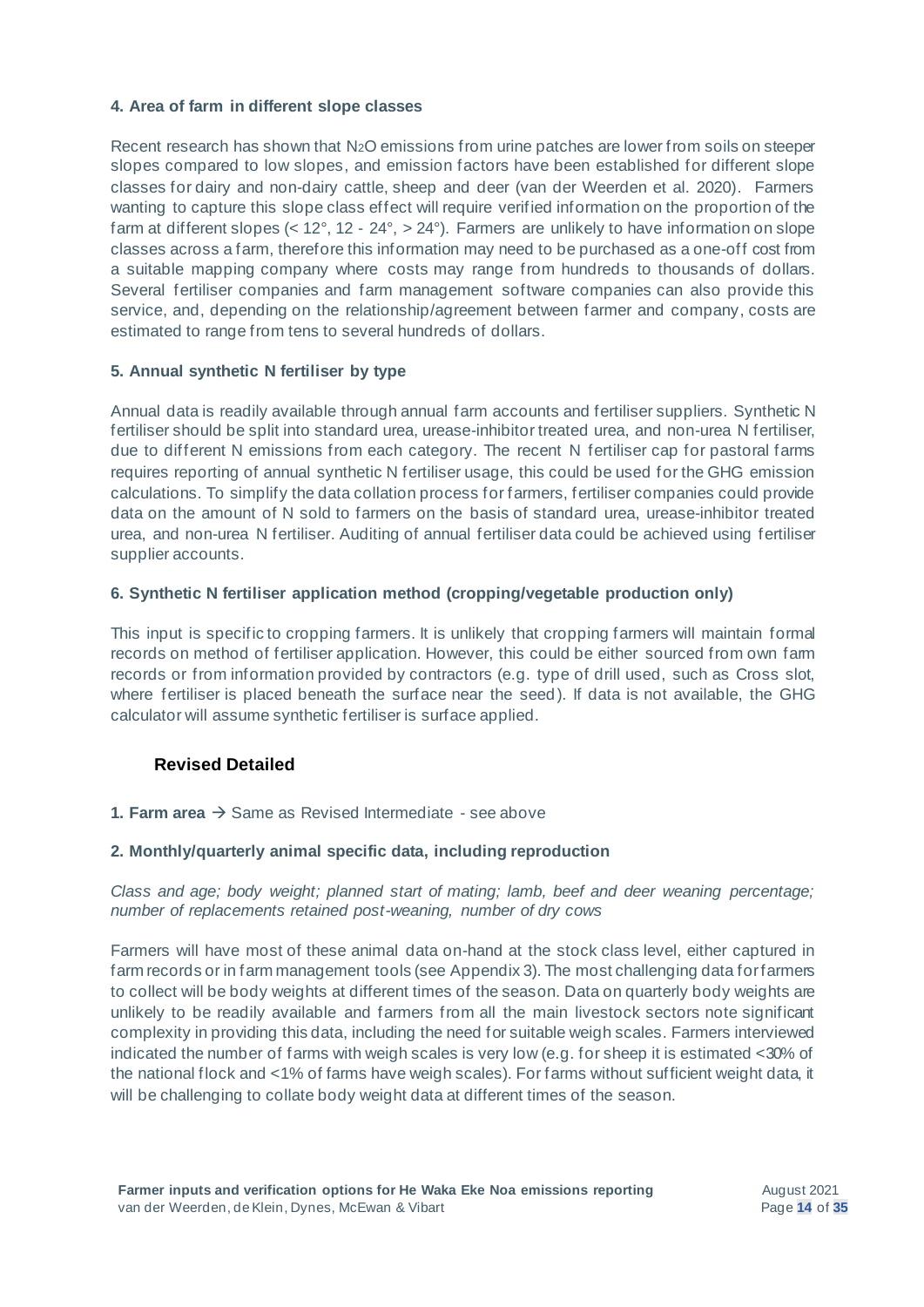For drystock farmers, options include:

**2.1** Body weights may be estimated from back-calculation of annual data, based on meat processing kill sheets. However, to determine weight of mature ewes/cows, this would require data calculated from kill sheets from processing of cull animals. Culled carcass weights should undergo a sense check to determine if these are representative of the flock /herd, given they may be slaughtered at either heavier or lighter weight than flock/herd average. Weights estimated from kill sheets based on their lightest weight may disadvantage farmers who weigh stock on farm with scales. Weights may also be estimated from sales records, although this option was not favoured by farmers.

**2.2** Rather than providing monthly body weight data, quarterly data appear to be more feasible for drystock farmers. The data would be captured at the time of normal yarding operations (e.g. at mating (Feb-April), scanning (May-July) and weaning (Oct-Dec), from which changes in energy requirements throughout the season could be estimated. Finishers are likely to collect this data, whereas breeders are unlikely to hold these records. It is possible that at the time of pregnancy scanning, the contractor could also capture body weights of all animals scanned. With mature aged stock (e.g. mixed aged ewes), a sensitivity analysis should be under-taken to determine the added accuracy of moving from a constant body weight (i.e. annual body weight) to calculating emissions based on quarterly body weights (see section 4.3).

**2.3** In lieu of back-calculated body weights or weights captured at the time of normal yarding operations, industry regional and farm class averages for specific breeds may be required to generate the required inputs.

For dairy farmers, monthly cow numbers are required by most milk companies. Average body weight can either be derived from breed or from weighing the entire herd 4-5 months from planned start of calving (for most farms this will be around 1 December). Along with MS production data, this provides a suitable source of data for determining energy requirements for the milking herd.

The challenge for drystock farmers to record and collate body weight data may also relate to the auditing process. Auditing options include meat kill sheets, farm management tools and back calculation of data from annual stock reconciliation from tax accounts. For dairy, the supply of data to auditors will be relatively simple, compared to drystock, as the data entered into DairyBase (monthly cow numbers, weights on 1 December, or selected breeds with associated average weights) should meet the auditing requirements.

#### **3. Time & animal numbers on off-paddock facilities**

Farmers are currently unlikely to keep farm records of the number of animals and duration on offpaddock facilities (e.g. feed pads, stand-off pads, animal shelters, free-stall barns). However, for dairy, this information is being requested by most milk companies thus is readily available.

#### **4. Date of start and end of grazing of different feed types**

We originally suggested farmers could collate monthly information on the type of feed eaten by each class of livestock. However, within each of the sectors, farmers interviewed had contrasting views on the capacity to collect this data. For some, it was complex and challenging to report from existing records, while others suggested it was highly likely they could provide that data. To ensure collection of information is as simple as possible while still being able to capture the benefits of demonstrating low GHG forages used on farm, we have altered the required information to the date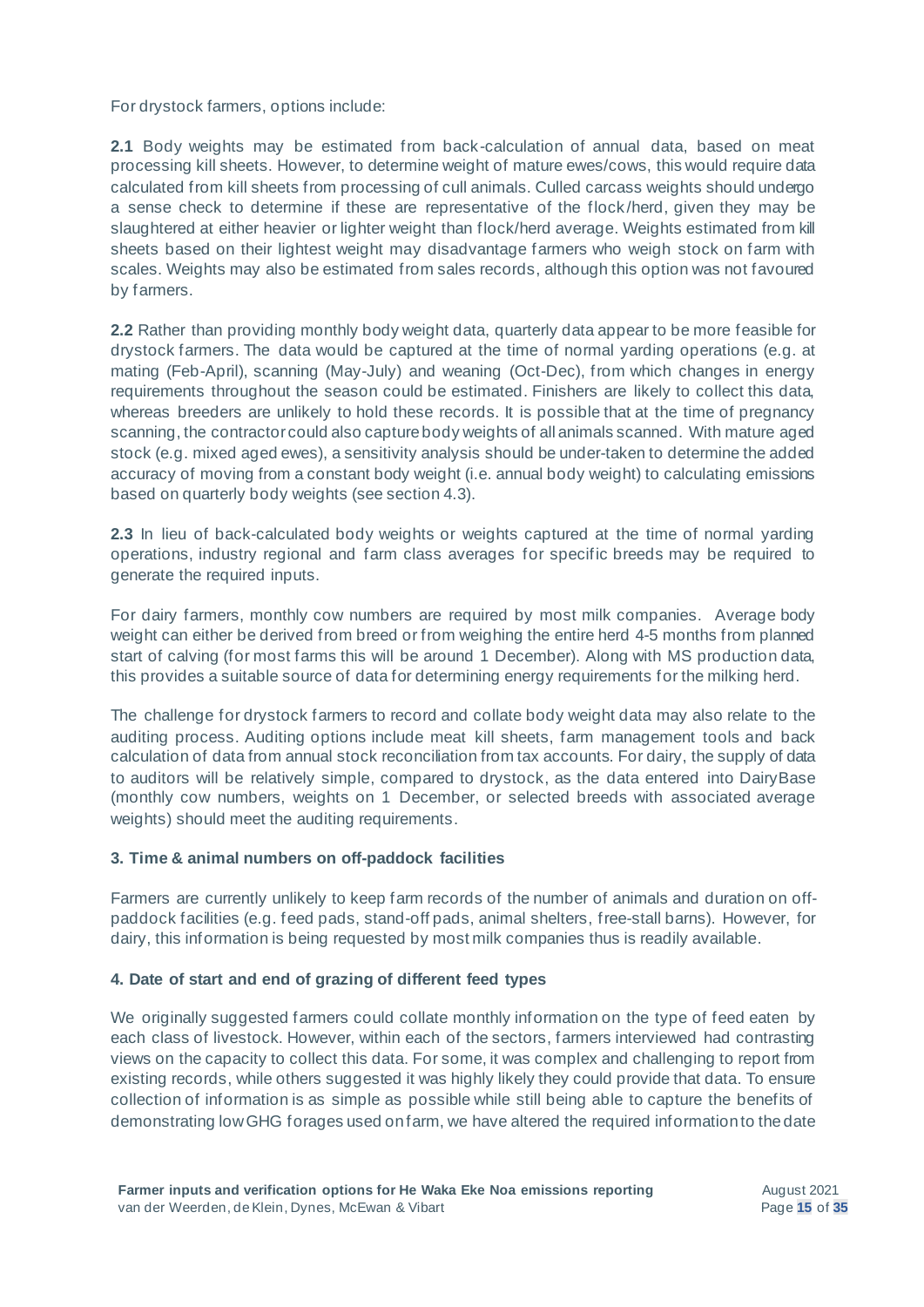stock enter and exit different forage types bearing in mind that for some crops a transition period will be required. This information can then be integrated with stock numbers and weights to match energy requirements with energy supply from the different forage types to calculate DM intakes across the year. Farmers would be required to maintain dates of stock on different forage types in farm records (e.g. farm diaries, farm management tools (Appendix 3)). As for the revised Intermediate method, default pasture quality data (ME, N content) will be required in the GHG calculator to determine DM and N intake by grazing livestock. For crops, defaults values should be provided, with the option for submitters to over-ride defaults with measured values. Records of crop feed quality will need to be documented and stored for auditing purposes. It may be difficult to audit pasture quality farm data due to the extensive use of pastures and potential difficulty in auditing the quality of the pasture used for grazing.

#### **5. Imported feed**

For dairy and drystock farmers using imported supplements, the type, amount (including whether amount is based on dry weight or fresh weight) and feeding method will be required. For dairy farmers, this information is captured by most milk companies and in DairyBase (although not many farms use DairyBase). Dairy farms may also purchase milk powder for calves up until weaning – the significance of this imported feed on farm-scale GHG emissions requires investigation (see section 4.3). The GHG calculator will need to include a supplement and milk powder database on feed quality and percent utilisation based on the feeding method. Utilisation data can be sourced from Dairy NZ.

**6. Milk, meat, wool and velvet production per animal type and class**  $\rightarrow$  Same as Revised Intermediate - see above

**7. Area of farm in different slope classes**  $\rightarrow$  **Same as Revised Intermediate - see above** 

#### **8. Effluent/manure application method**

This is specific to cropping farmers and vegetable growers where manure can be incorporated at the time of application or immediately following surface application. It is unlikely that cropping farmers will maintain records on method of application per volume of manure. However, this may be relatively easy to collect, either calculated from own farm records or from information provided by contractors (e.g. proof of placement documentation, which will be influenced by the type of manure spreader and/or timing and type of cultivation). If data is not available, the GHG calculator will assume effluent/manure is surface applied.

#### **9. Monthly synthetic N fertiliser by type**

As for annual data, monthly data should be available through farm accounts and fertiliser suppliers. Synthetic N fertiliser should be split into standard urea, urease-inhibitor treated urea, and non-urea N fertiliser, due to different N emissions from each category. It may also be possible to develop temporal N leaching factors, which will improve accuracy of indirect N2O emissions. As noted above for 'annual', to simplify the data collation process for farmers, fertiliser companies could provide the monthly amount of N sold to farmers on the basis of standard urea, urease-inhibitor treated urea, and non-urea N fertiliser. Auditing of fertiliser data could be achieved using fertiliser supplier accounts.

#### **10. Synthetic N fertiliser application method (cropping/vegetable production only)** → Same as Revised Intermediate - see above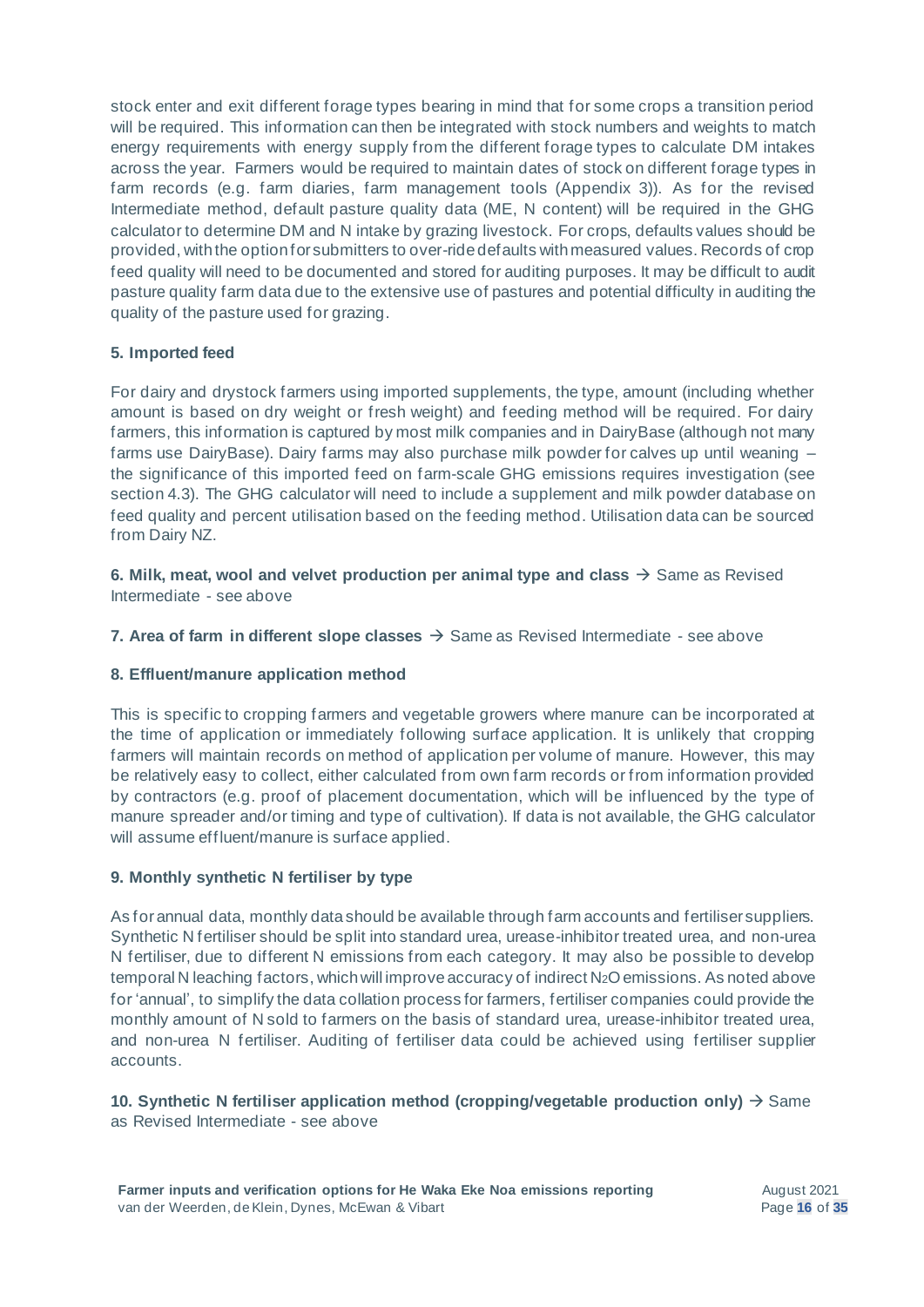**Table 4**: Input information for revised Intermediate method, including sources of information and ease and potential methods for verification/auditing. Note: ratings for ease of supplying suitable data for verification/auditing = simple, challenging.

| <b>Input</b><br>information                                                  | <b>Readily</b><br>available<br>now? | <b>Readily</b><br>available<br>in the<br>future? | If not,<br>indicative<br>hours for<br>collection | If not,<br>indicative<br>external<br>cost for<br>collection | <b>Potential sources</b><br>of information                                                                                                                                             | Ease and source for<br>supplying suitable<br>data for verification/<br>auditing                                                   | Notes/comments, including<br><b>GHG requirements</b>                                                                                                                                                                                                      |
|------------------------------------------------------------------------------|-------------------------------------|--------------------------------------------------|--------------------------------------------------|-------------------------------------------------------------|----------------------------------------------------------------------------------------------------------------------------------------------------------------------------------------|-----------------------------------------------------------------------------------------------------------------------------------|-----------------------------------------------------------------------------------------------------------------------------------------------------------------------------------------------------------------------------------------------------------|
| Farm area                                                                    | <b>Highly</b><br><b>likely</b>      | <b>Highly</b><br>likely                          | <10 hours                                        | <b>Nil</b>                                                  | Farm accounts for<br>valuation/taxation                                                                                                                                                | <b>Simple</b>                                                                                                                     | If effective area is required,<br>there may be a cost to the<br>farmer for mapping pasture<br>and crop areas                                                                                                                                              |
| <b>Stock</b><br>reconciliation<br>split by stock<br>class                    | <b>Likely</b>                       | <b>Highly</b><br>likely                          | <10 hours                                        | <b>Nil</b>                                                  | Farm accounts for<br>valuation/taxation;<br>meat company kill<br>sheets.<br>Dairy cattle:<br>Monthly data<br>required for most<br>milk processors;<br>also recorded in<br><b>MINDA</b> | <b>Simple</b><br>Farm accounts for<br>valuation/taxation; meat<br>company kill sheets                                             | The GHG calculator will be<br>required to determine weighted<br>annual number of stock using<br>dates entering and exiting<br>farm.                                                                                                                       |
| Milk, meat, wool<br>and velvet<br>production per<br>animal type and<br>class | <b>Highly</b><br>likely             | <b>Highly</b><br><b>likely</b>                   | <10 hours                                        | <b>Nil</b>                                                  | Milk processing<br>plants; Meat<br>company kill<br>sheets; DeerPro<br>(for deer); Wool<br>merchants                                                                                    | <b>Simple</b><br><b>Tax returns</b><br>Milk supply reports;<br>Meat company kill<br>sheets; DeerPro (for<br>deer); Wool merchants | IRD returns may not capture<br>all wool on-hand - can be<br>carried over from one year to<br>the next. In-shed technology<br>(dairy) provides a check of<br>processors' data. Liveweight<br>gain of young stock retained<br>must be calculated/estimated. |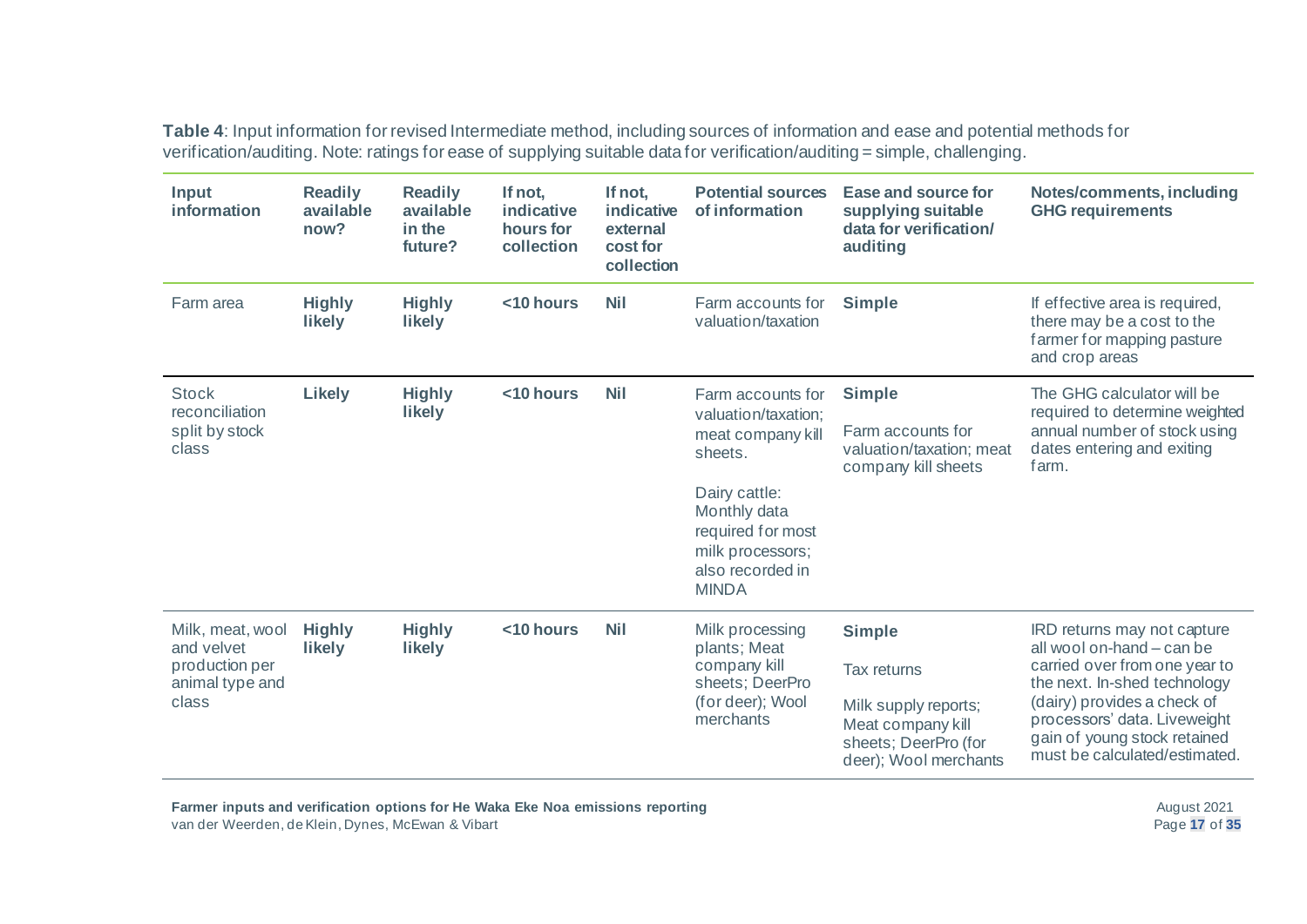| Input<br>information                                                                                      | <b>Readily</b><br>available<br>now? | <b>Readily</b><br>available<br>in the<br>future? | If not,<br>indicative<br>hours for<br>collection | If not,<br>indicative<br>external<br>cost for<br>collection | <b>Potential sources</b><br>of information                                       | Ease and source for<br>supplying suitable<br>data for verification/<br>auditing | Notes/comments, including<br><b>GHG requirements</b>                                                                            |
|-----------------------------------------------------------------------------------------------------------|-------------------------------------|--------------------------------------------------|--------------------------------------------------|-------------------------------------------------------------|----------------------------------------------------------------------------------|---------------------------------------------------------------------------------|---------------------------------------------------------------------------------------------------------------------------------|
| Area of farm in<br>different slope<br>classes                                                             | <b>Unlikely</b>                     | <b>Likely</b>                                    | <10 hours                                        | $$10s-$<br>\$1000s                                          | Farm mapping<br>services; major<br>fertiliser<br>companies                       | <b>Simple</b><br>Farm mapping services;<br>major fertiliser<br>companies        | One-off requirement; non-<br>essential but enables farmers<br>to capture effect of slope class<br>on N <sub>2</sub> O emissions |
| Annual synthetic<br>N fertiliser by<br>type split into<br>urea, non-urea,<br>$urea + urease$<br>inhibitor | <b>Highly</b><br><b>likely</b>      | <b>Highly</b><br><b>likely</b>                   | <10 hours                                        | nil                                                         | Farm accounts for<br>taxation; fertiliser<br>supplier                            | <b>Simple</b><br>Fertiliser supplier                                            | GHG calculator should provide<br>option for inputs of either<br>amount of N or product<br>tonnage per fertiliser type.          |
| Synthetic N<br>fertiliser<br>application<br>method<br>(cropping/<br>vegetable<br>production only)         | <b>Likely</b>                       | <b>Highly</b><br><b>likely</b>                   | <10 hours                                        | nil                                                         | Own farm<br>records/contractor<br>records; proof of<br>application/<br>placement | <b>Simple</b><br>Contractor records;<br>proof of application/<br>placement      | Non-essential for GHG<br>estimates, but needed for<br>capturing incorporation as a<br><b>GHG</b> mitigation                     |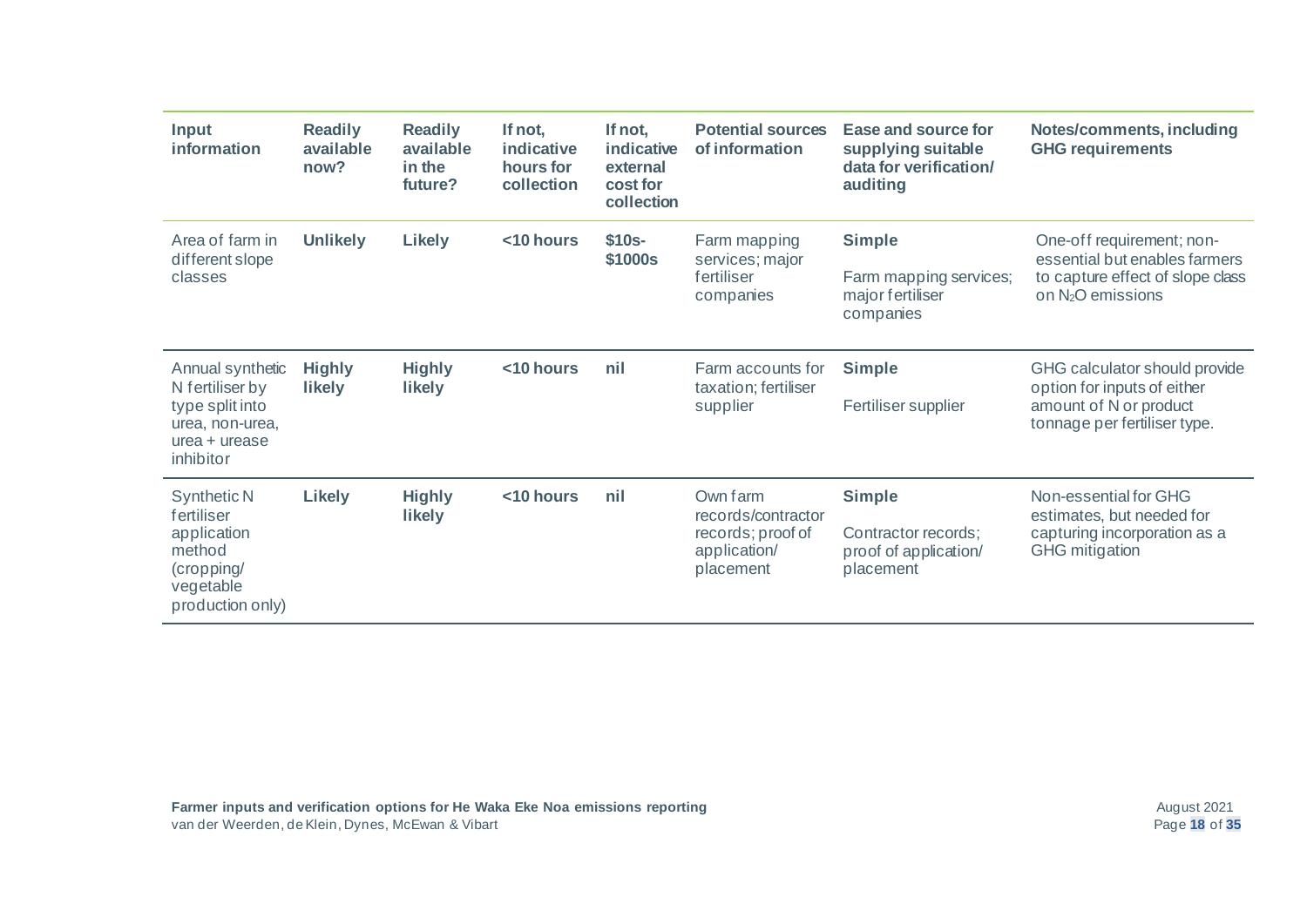**Table 5:** Input information for the revised Detailed method, including sources of information and ease and potential methods for verification/auditing. Note: ratings for ease of supplying suitable data for verification/auditing = simple, challenging.

| <b>Input</b><br>information                                         | <b>Readily</b><br>available<br>now? | <b>Readily</b><br>available<br>in the<br>future? | If not,<br>indicative<br>hours for<br>collection | If not,<br>indicative<br>external<br>cost for<br>collection | <b>Potential sources of</b><br>information                                                           | Ease and source for<br>supplying suitable<br>data for verification/<br>auditing | Notes/comments,<br>including GHG<br>requirements                                                                |
|---------------------------------------------------------------------|-------------------------------------|--------------------------------------------------|--------------------------------------------------|-------------------------------------------------------------|------------------------------------------------------------------------------------------------------|---------------------------------------------------------------------------------|-----------------------------------------------------------------------------------------------------------------|
| Area of farm                                                        | <b>Highly</b><br><b>likely</b>      | <b>Highly</b><br><b>likely</b>                   | $<$ 10<br>hours                                  | nil                                                         | Farm accounts for<br>valuation/taxation                                                              | <b>Simple</b>                                                                   | If effective area is<br>required, there may be a<br>cost to the farmer for<br>mapping pasture and crop<br>areas |
| Monthly/guarterly<br>animal number<br>split by stock<br>class & age | Likely                              | <b>Likely</b>                                    | $<$ 10<br>hours                                  | nil                                                         | All: back-calculate from tax<br>returns, farm management<br>tools.                                   | <b>Simple</b><br>Farm management tools                                          | Ages: probably unknown<br>for mixed age ewes, cows<br>and hinds; other stock<br>classes OK                      |
|                                                                     |                                     |                                                  |                                                  |                                                             | Dairy cattle: Monthly data<br>required for most milk<br>processors; also recorded in<br><b>MINDA</b> | Dairy cattle: Milk<br>processor records,<br><b>MINDA</b>                        |                                                                                                                 |
|                                                                     |                                     |                                                  |                                                  |                                                             | Drystock: Stock sales<br>reconciliation                                                              |                                                                                 |                                                                                                                 |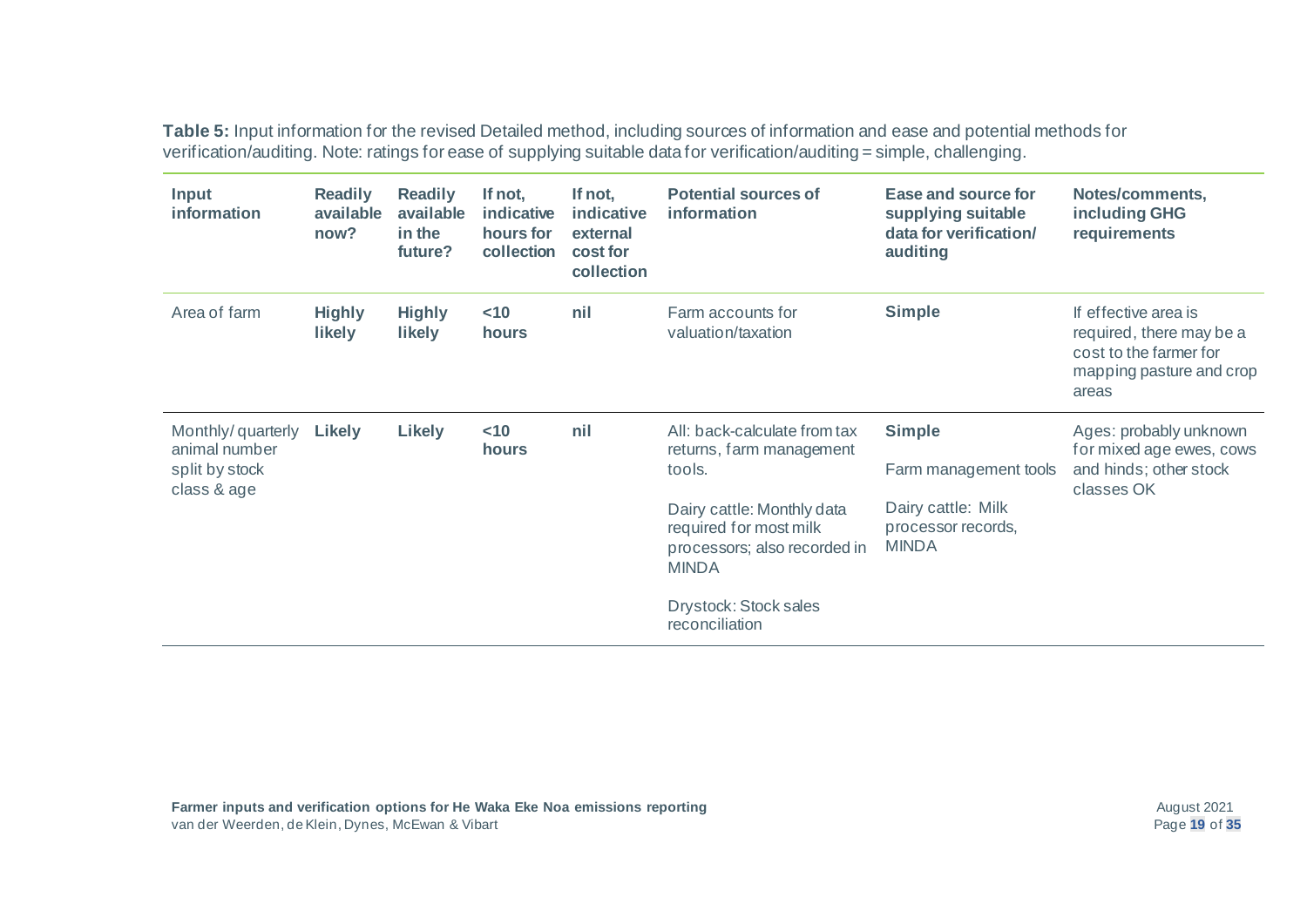| Input<br>information                                                | <b>Readily</b><br>available<br>now? | <b>Readily</b><br>available<br>in the<br>future? | If not,<br><b>indicative</b><br>hours for<br>collection | If not,<br>indicative<br>external<br>cost for<br>collection | <b>Potential sources of</b><br><b>information</b>                                                                                                                                                                                                                                                                                                                                                      | Ease and source for<br>supplying suitable<br>data for verification/<br>auditing                                                                                                                                                                                                                                                                           | Notes/comments,<br>including GHG<br>requirements                                                                                                                                                                                          |
|---------------------------------------------------------------------|-------------------------------------|--------------------------------------------------|---------------------------------------------------------|-------------------------------------------------------------|--------------------------------------------------------------------------------------------------------------------------------------------------------------------------------------------------------------------------------------------------------------------------------------------------------------------------------------------------------------------------------------------------------|-----------------------------------------------------------------------------------------------------------------------------------------------------------------------------------------------------------------------------------------------------------------------------------------------------------------------------------------------------------|-------------------------------------------------------------------------------------------------------------------------------------------------------------------------------------------------------------------------------------------|
| Quarterly/key<br>farm operations<br>animal number by<br>body weight | <b>Unlikely</b>                     | <b>Likely</b>                                    | 10-50<br>hours                                          | nil                                                         | All: estimate from farm<br>management tools; back-<br>calculate from annual<br>slaughter data but probably<br>under-estimate bodyweight<br>due to culling lighter ewes.<br>For deer, DeerPro useful.<br>Dairy: bodyweight either<br>based on breed or from<br>whole herd weighing 4-5<br>months after planned start of<br>calving (most farms around<br>for 1 December) (and<br>recorded in DairyBase) | <b>Challenging</b><br>Difficult to verify: Meat<br>company kill sheets;<br>Sale records (incl.<br>estimated bodyweight,<br>not actual bodyweight)<br>but probably under-<br>estimate bodyweight<br>due to culling lighter<br>ewes. For deer, DeerPro<br>useful for estimating.<br>For dairy, based on<br>breed.<br>Farm management tools<br>(e.g. FarmIQ) | Sheep, beef and deer<br>farmers may prefer times<br>of key farming operations<br>(at mating, scanning and<br>weaning).<br>Body weight gain could be<br>estimated within GHG<br>calculator using body<br>weights and dates on/off<br>farm. |
| Time & animal<br>numbers on off-<br>paddock facilities              | <b>Unlikely</b>                     | <b>Highly</b><br>likely                          | $<$ 10<br>hours                                         | nil                                                         | Farm records; farm<br>management tools                                                                                                                                                                                                                                                                                                                                                                 | <b>Simple</b><br>Farm records; farm<br>management tools                                                                                                                                                                                                                                                                                                   |                                                                                                                                                                                                                                           |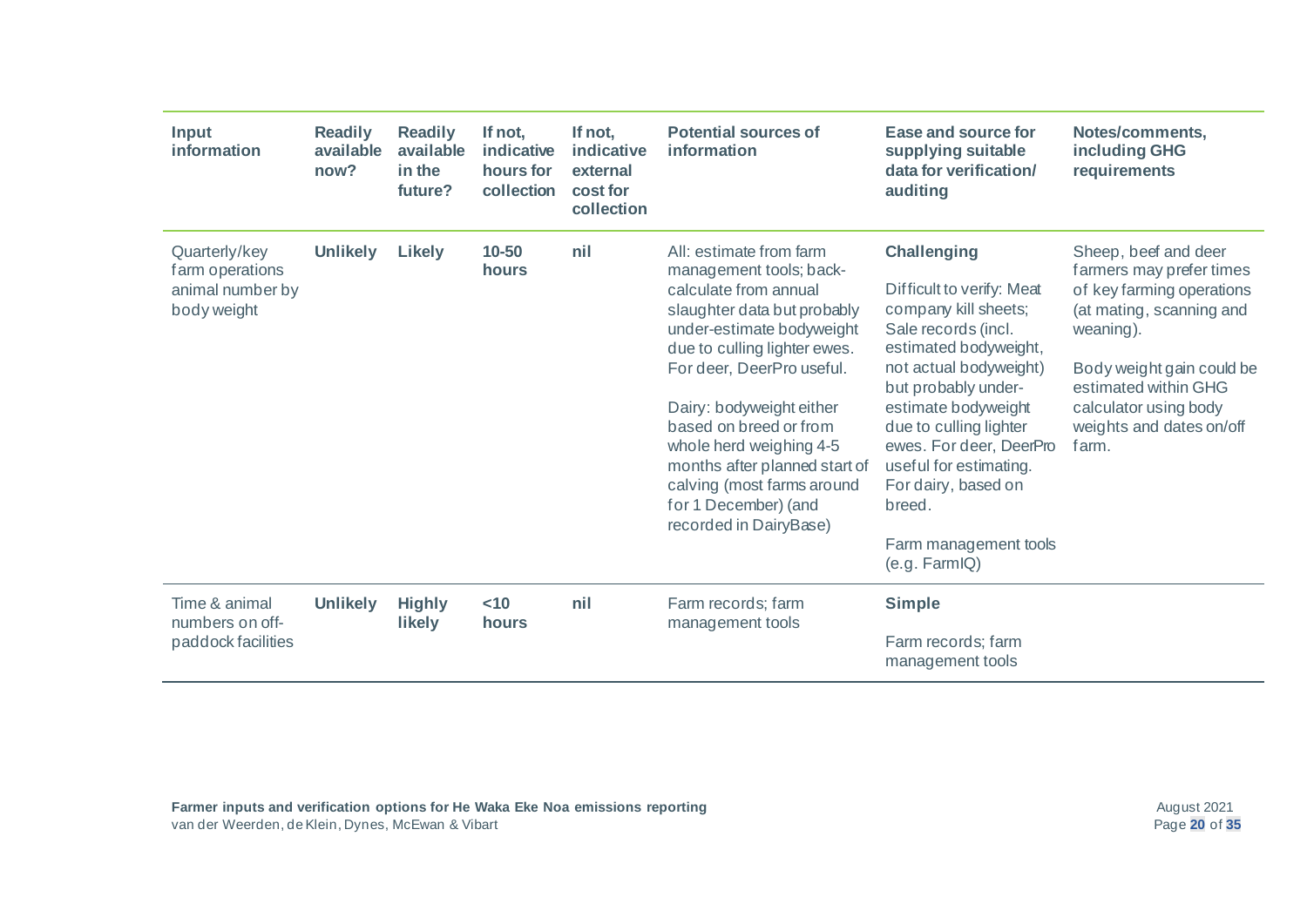| Date of start and<br>end of grazing of<br>different feed<br>types | Likely                         | <b>Highly</b><br><b>likely</b> | ~10<br>hours | nil | Back-calculate from farm<br>records, Farm management<br>tools                                                                                                                      | <b>Simple</b><br>Farm records; farm<br>management tools; seed<br>sales (record of<br>purchase | Need to bear in mind that<br>for some crops a transition<br>period will be required.<br><b>GHG calculator will</b><br>require a pasture and crop<br>feed quality database<br>(ME, N content). |
|-------------------------------------------------------------------|--------------------------------|--------------------------------|--------------|-----|------------------------------------------------------------------------------------------------------------------------------------------------------------------------------------|-----------------------------------------------------------------------------------------------|-----------------------------------------------------------------------------------------------------------------------------------------------------------------------------------------------|
| Imported feed                                                     | Likely                         | <b>Highly</b><br><b>likely</b> | ~10<br>hours | nil | Farm records; farm<br>management tools<br>Farmers will be required to<br>collect data on supplements.<br>For dairy, this data is<br>required by most milk<br>processing companies. | <b>Simple</b><br>Farm records; farm<br>management tools;<br>supplement purchase<br>records.   | <b>GHG calculator will</b><br>require an imported feed<br>quality database (ME, N<br>content) for purchased<br>supplements and milk<br>powder.                                                |
| Planned start of<br>mating                                        | <b>Highly</b><br><b>likely</b> | <b>Highly</b><br><b>likely</b> | ~10<br>hours | nil | Farm records; farm<br>management tools                                                                                                                                             | <b>Simple</b><br>Farm records; farm<br>management tools                                       |                                                                                                                                                                                               |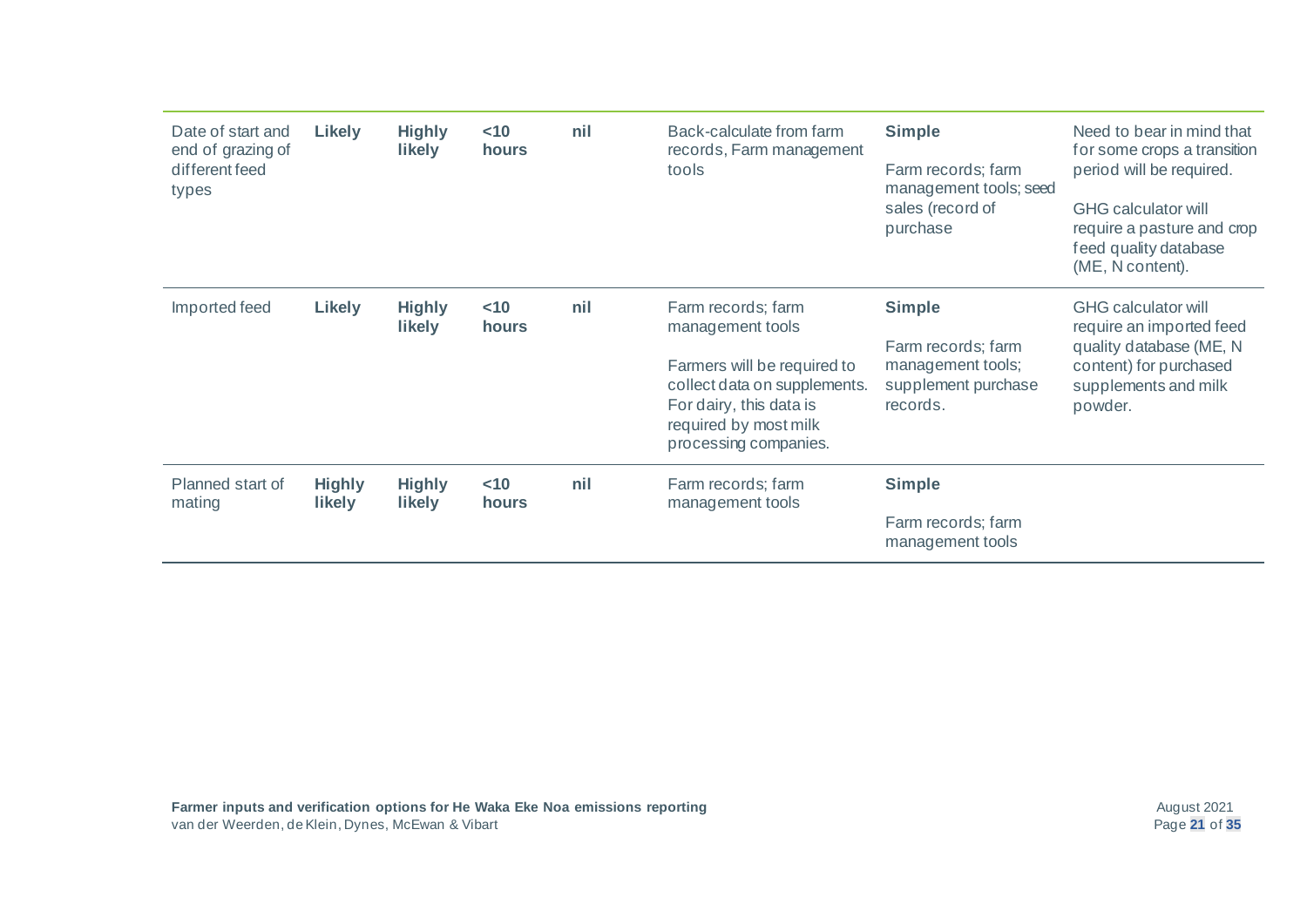| Input<br>information                                                  | <b>Readily</b><br>available<br>now?                                                           | <b>Readily</b><br>available<br>in the<br>future? | If not,<br>indicative<br>hours for<br>collection | If not,<br>indicative<br>external<br>cost for<br>collection | <b>Potential sources of</b><br>information               | <b>Ease and source for</b><br>supplying suitable<br>data for verification/<br>auditing | Notes/comments,<br>including GHG<br>requirements                                                         |
|-----------------------------------------------------------------------|-----------------------------------------------------------------------------------------------|--------------------------------------------------|--------------------------------------------------|-------------------------------------------------------------|----------------------------------------------------------|----------------------------------------------------------------------------------------|----------------------------------------------------------------------------------------------------------|
| Weaning/post-<br>weaning                                              | <b>Highly</b><br>likely                                                                       | <b>Highly</b><br>likely                          | $<$ 10<br>hours                                  | nil                                                         | Farm records; farm<br>management tools                   | <b>Simple</b>                                                                          | Details of tax returns:                                                                                  |
| percentages                                                           |                                                                                               |                                                  |                                                  |                                                             |                                                          | Tax returns; Farm<br>records; farm                                                     | Ratio of lambs sold to<br>ewes on hand; Dairy:                                                           |
| Sheep: Lamb<br>weaning<br>percentage,                                 |                                                                                               |                                                  |                                                  |                                                             |                                                          | management tools                                                                       | post-weaned calves sold<br>& replacement rate; Beef:<br>weaning percentage &<br>young stock sales; Deer: |
| Dairy: Number of<br>calves post-<br>weaning (retained<br>for R1/beef) |                                                                                               |                                                  |                                                  |                                                             |                                                          |                                                                                        | weaning percentage.<br>Important to align<br>methods for determining<br>weaning percentages with         |
| Beef: Weaning<br>percentage &<br>stock sales                          |                                                                                               |                                                  |                                                  |                                                             |                                                          |                                                                                        | industry methods (e.g.<br>$B+LNZ$                                                                        |
| Milk, meat, wool<br>and velvet                                        | <b>Highly</b><br>likely                                                                       | <b>Highly</b><br>likely                          | < 10<br>hours                                    | nil                                                         | Milk processing plants; Meat<br>company kill sheets;     | <b>Simple</b>                                                                          | IRD returns may not<br>capture all wool on-hand -                                                        |
| production per<br>animal type and                                     |                                                                                               |                                                  |                                                  |                                                             | DeerPro (for deer); Wool<br>merchants                    | Tax returns                                                                            | can be carried over from<br>one year to the next. In-                                                    |
| class                                                                 |                                                                                               |                                                  |                                                  |                                                             |                                                          | Milk processing plants;                                                                | shed technology (dairy) -                                                                                |
|                                                                       |                                                                                               |                                                  |                                                  |                                                             | Need to include any on-farm                              | Meat company kill                                                                      | provides a check of                                                                                      |
|                                                                       |                                                                                               |                                                  |                                                  |                                                             | milk used for feeding<br>replacements/retained<br>calves | sheets; DeerPro (for<br>deer); Wool merchants                                          | processors' data. In-shed<br>technology (dairy)<br>provides a check of                                   |
|                                                                       |                                                                                               |                                                  |                                                  |                                                             |                                                          | Include any on-farm milk                                                               | processors' data.                                                                                        |
|                                                                       |                                                                                               |                                                  |                                                  |                                                             |                                                          | used for feeding                                                                       | Liveweight gain of young                                                                                 |
|                                                                       | Farmer inputs and verification options for He Waka Eke Noa emissions reporting<br>August 2021 |                                                  |                                                  |                                                             |                                                          |                                                                                        |                                                                                                          |

van der Weerden, de Klein, Dynes, McEwan & Vibart

August 2021 Page **22** of **35**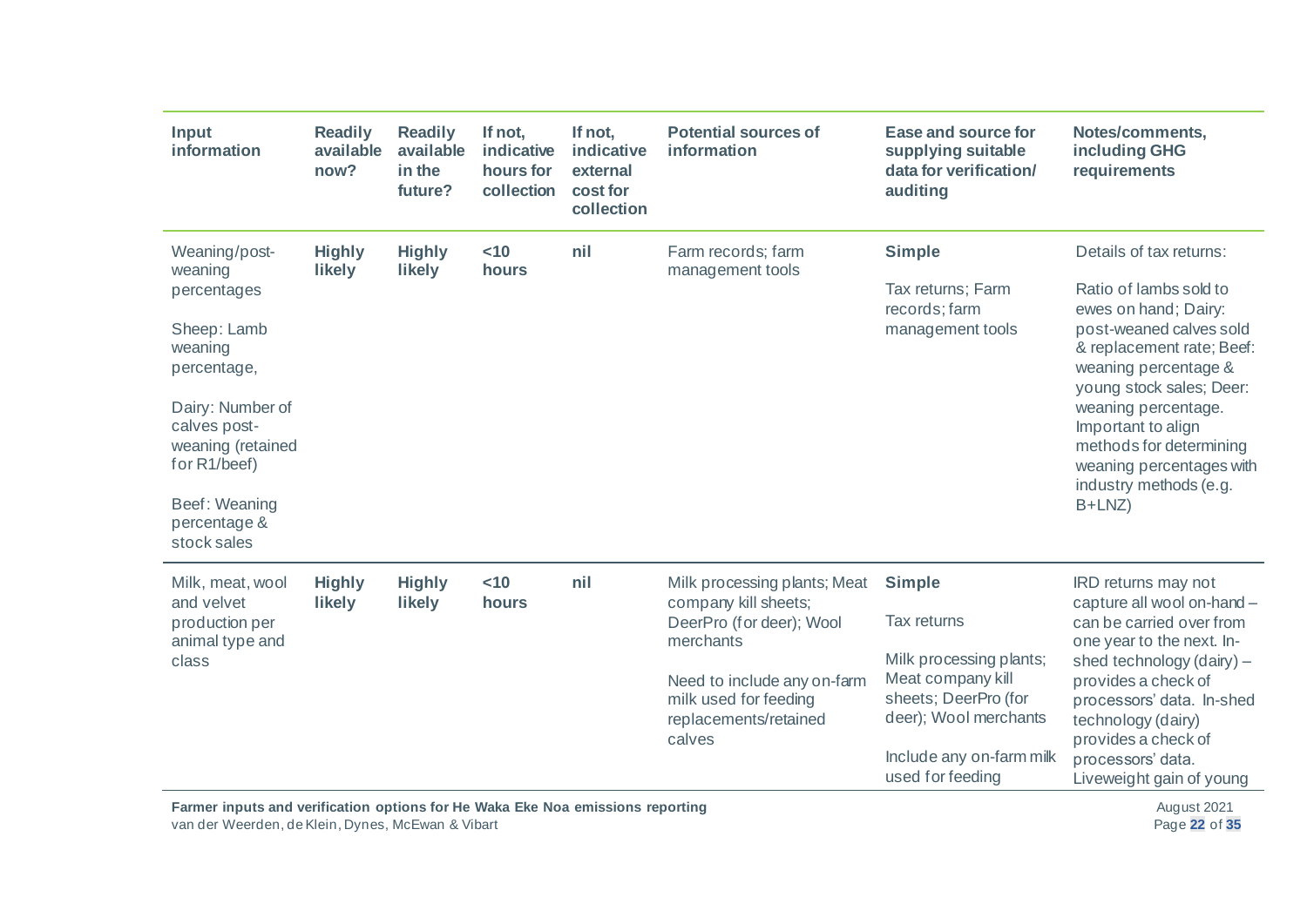|                                                                                                       |                                               |                                |                        |                   |                                                                           | replacements/retained<br>calves                                           | stock retained as breeding<br>replacement or finishing<br>stock must be calculated.                                   |
|-------------------------------------------------------------------------------------------------------|-----------------------------------------------|--------------------------------|------------------------|-------------------|---------------------------------------------------------------------------|---------------------------------------------------------------------------|-----------------------------------------------------------------------------------------------------------------------|
| Area of farm in<br>different slope<br>classes                                                         | <b>Unlikely</b>                               | Likely                         | $<$ 10<br><b>hours</b> | $$10s-$<br>\$100s | Farm mapping services,<br>fertiliser companies                            | <b>Simple</b><br>Farm mapping services,<br>fertiliser companies           | One-off requirement; non-<br>essential but enables<br>farmers to capture effect<br>of slope class on N <sub>2</sub> O |
|                                                                                                       |                                               |                                |                        |                   |                                                                           |                                                                           | emissions                                                                                                             |
| Effluent/ manure<br>application<br>method                                                             | <b>Likely</b>                                 | <b>Highly</b><br><b>likely</b> | $<$ 10<br>hours        | nil               | Own farm records/contractor<br>records; proof of<br>application/placement | <b>Simple</b>                                                             | Non-essential for GHG<br>estimates, but needed for                                                                    |
|                                                                                                       |                                               |                                |                        |                   |                                                                           | Farm records;<br>Contractor records;<br>proof of<br>application/placement | capturing incorporation as<br>a GHG mitigation                                                                        |
| Monthly synthetic<br>N applied to soil                                                                | <b>Highly</b><br>likely                       | <b>Highly</b><br><b>likely</b> | $<$ 10<br><b>hours</b> | nil               | Own farm records/contractor<br>records; proof of                          | <b>Simple</b>                                                             |                                                                                                                       |
| split into urea,<br>non-urea, urea +<br>urease inhibitor                                              | application/placement;<br>Fertiliser supplier | Fertiliser supplier            |                        |                   |                                                                           |                                                                           |                                                                                                                       |
| <b>Synthetic N</b><br>fertiliser<br>application<br>method (cropping/<br>vegetable<br>production only) | Likely                                        | <b>Highly</b><br><b>likely</b> | $<$ 10<br><b>hours</b> | nil               | Own farm records/contractor<br>records; proof of<br>application/placement | <b>Simple</b>                                                             | Non-essential for GHG<br>estimates, but needed for                                                                    |
|                                                                                                       |                                               |                                |                        |                   |                                                                           | Farm records;<br>Contractor records;<br>proof of<br>application/placement | capturing incorporation as<br>a GHG mitigation                                                                        |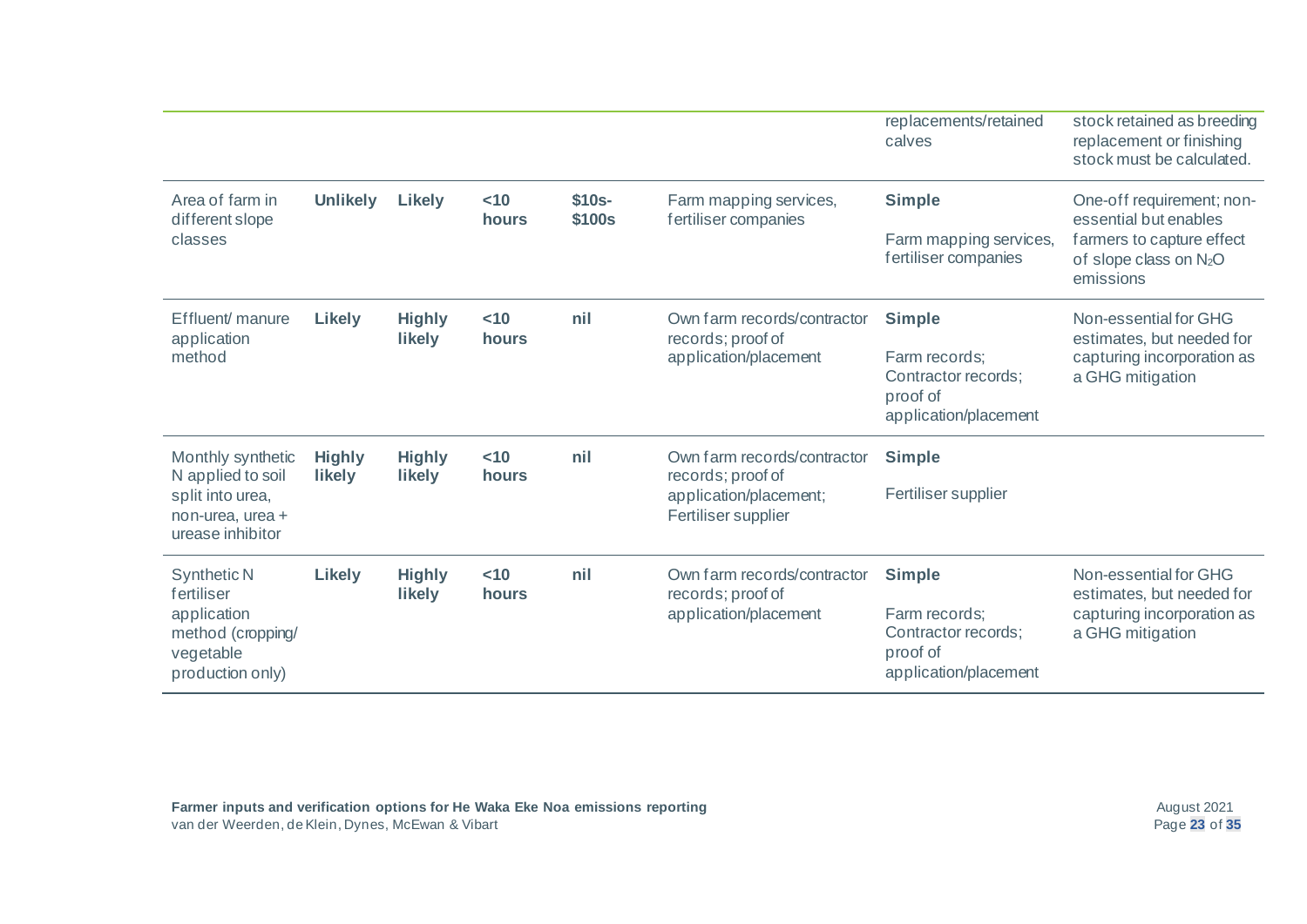### <span id="page-27-0"></span>**4.2 Auditing and verification options**

#### <span id="page-27-1"></span>**Current sources**

Current sources of information for auditing/verification purposes are closely aligned with the information sources farmers will use to determine inputs for a GHG calculation. These include:

- Farm accounts will include stock on-hand at financial year end and sales and purchases are recorded in stock trading records for valuation/taxation. Legal records provide numbers of stock on hand, sales, purchases and losses/deaths. It is important to note that for a significant portion of farms the financial and seasonal year end will be different.
- Milk processing records, meat processor kill sheets, stock sales, weights and dates records (however, not all store lamb/cattle/bull beef sales will have a liveweight associated with them: in these cases, regional + farm class default data from Beef + Lamb NZ economic service data could be used, or certified transport weights used).
- Farm management software (e.g. FarmIQ, Trev, Agrigate, Protrack, MINDA, Macrostock, ProductionWise; meat processor software tools).
- Dairy company annual reporting requirements
- NZFAP+ NZ National Farm Assurance programme (processed red meat only)
- Fertiliser purchasing records, fertiliser & manure spreading contractor and proof of placement records

Note, farm management software listed above are examples of tools available and those named by the farmers we interviewed; the list is not complete.

For auditing or verification purposes, auditors would be required to work with farmers to access the relevant data. Some of the farm management tools (e.g. FarmIQ) have the ability to capture all of the required inputs for a Detailed GHG calculation. Third party auditing would require permission from individual farmers.

Another option we considered was NAIT (National Animal Identification and Tracing). This system provides information on cattle and deer movement and location, with its use likely to expand to sheep in future years. While it has a built-in auditing system, farmers have found the software very challenging to use and expressed reluctance in using it. More user-friendly software tools, such as LIC's MINDA, can feed data directly into NAIT and is therefore preferred by farmers as a source of data for auditing purposes (and for accessing farm data for conducting a GHG calculation). Access to the data held by NAIT would also require changes to government legislation; if granted, it would provide a suitable potential source of data for auditing purposes. However, improvements to the user interface would increase farmer uptake.

#### <span id="page-27-2"></span>**Emerging and future technologies**

The largest and most significant opportunity for emerging and future technologies lies with auditing and verifying stock numbers, weights and movements, whereas fertiliser application is relatively

August 2021 Page **24** of **35**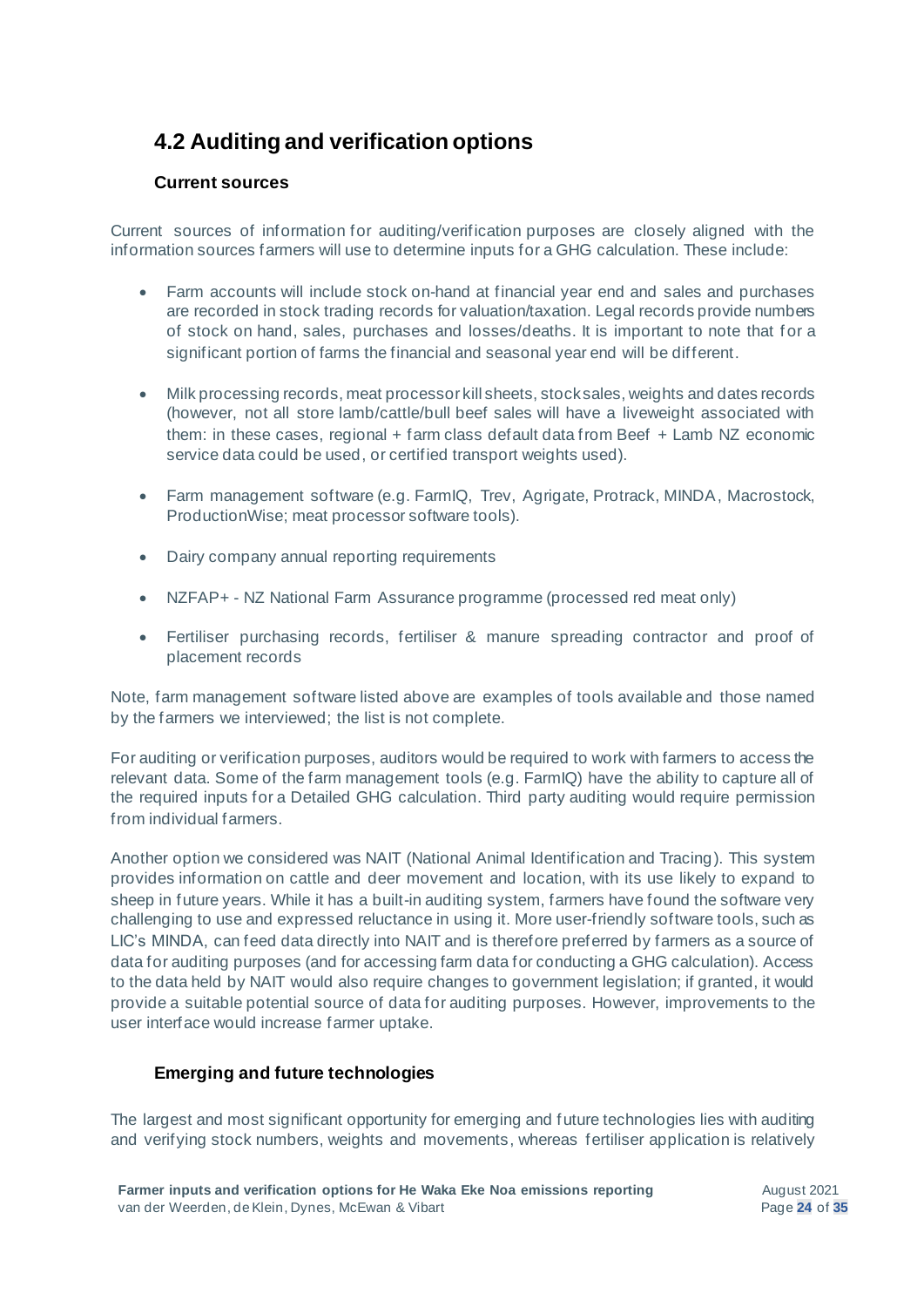well catered for with current options noted above. Emerging and future technologies should be cost-effective while aiming to simplify and improve the accuracy of auditing. Some technologies are increasingly used for auditing/verification purposes, including satellite imagery, geo-tagged photography using smart phones or drones, and precision animal tracking systems.

Satellite imagery is used overseas for auditing purposes. The European Union Common Agricultural Practice (CAP) monitoring programme, using the Sentinel satellite, is capable of monitoring the presence of a catch crop, presence of a N-fixing crop and fallow land (ECA, 2020). However, it is not able to monitor the presence of two species of plants within a catch crop, nor can it detect landscape elements such as rows of trees and hedges that are less than 20 m wide. The review also noted that some agricultural activities such as extensive grazing are difficult to monitor with Sentinel satellites.

Geo-tagged photos using smartphone applications or imagery taken by drones may provide suitable evidence of an activity. Geo-tagged photos can include a time-stamp, which could be used for verifying specific farm activities that are time-sensitive e.g. grazing of specific forages at start and end of a grazing season. New Zealand farmers are already uploading geo -tagged photos to "Cloud farmer", a cloud-based storage service, for farm plans and compliance monitoring (e.g. demonstrating stock are not in rivers). Farmers would then share photos to the appropriate authorities. A review of new technologies to be used in future by European Union agencies monitoring CAP activities (ECA, 2020) suggests the most common technology will be geo-tagged photos, followed by systematic checks using sentinel satellite imagery, while drones were identified as the least common technology to be used. Because geo-tagging is likely to be time-consuming, it would only be done if there was significant benefit to the farmer.

Precision animal tracking systems using GPS or microchip sensors that record animal movements may become a more common on-farm feature. Examples of such systems include:

**Halter** 

Low-, or Ultra High- Frequency Radio Frequency Identification (LF-RFID or UHF-RFID)

Halter uses "solar-powered, GPS-enabled smart collars fitted to each cow, allowing farmers to remotely shift, virtually and proactively monitor their cow's health, feed and behaviour" [\(https://halterhq.com/how-it-works](https://halterhq.com/how-it-works)). This information could be overlayed onto a geo-referenced farm map to account for time animals spend on specific forages or time on off-paddock facilities. This system and the associated auditing system would likely be operated by a third party.

An alternative, potentially more cost-effective, option for identifying livestock numbers is radio frequency identification (RFID). Low frequency RFID (LF-RFID) is commonly used for identifying cattle and deer as part of the National Animal Identification and Tracing (NAIT) system, which was introduced to monitor livestock movements due to the risk of TB (which is transmissible to cattle and deer). One of the limitations of LF-RFID is that the tag and the reader need to be very close i.e. ~10 cm distance.

**Farmer inputs and verification options for He Waka Eke Noa emissions reporting** An alternative RFID system is ultra-high frequency RFID (UHF-RFID) which allows greater distances between the tag and reader (up to  $\sim$  12 m) and can register more tags simultaneously compared to LF-RFID. The UHF RFID protocols are set at an international standard (Global Standard or 'GS1' - se[e www.GS1nz.org\)](http://www.gs1nz.org/) that allows the transfer of data across the value chain for product verification purposes. In contrast, the current LF-RFID system is only fit for purpose in NZ's animal tracking. All farms have been allocated GS1 identifiers which can be used for farm inputs (such as fertiliser). This technology would allow UHF RFID readers to be deployed at farm gates, providing data on stock numbers and location (at the block/paddock level), which would assist with providing data on the grazing of low GHG forages. This would not be as precise as GPS collars,

van der Weerden, de Klein, Dynes, McEwan & Vibart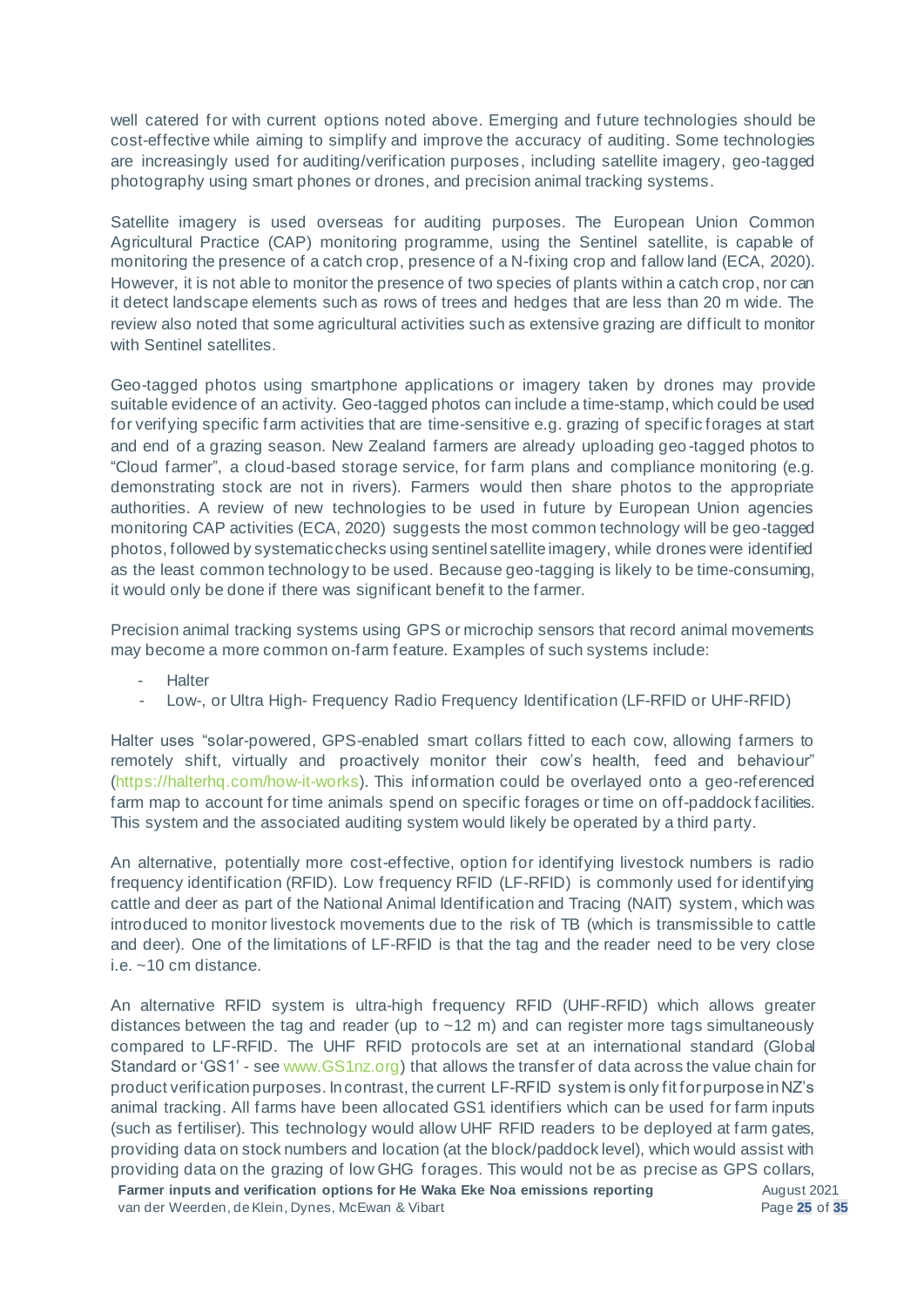but they would be more cost-effective. To improve precision, one option would be to include GPS tags on a few animals, to trace the location of a mob within the farm.

A further potential application of the UHF-RFID would be to combine this technology with weigh scales at the gate or scanner to weigh either individual animals or a mob of animals. Investment in integrated farm planning-type approaches may, in future, enable 'block chain'-type security of data collated and used across the supply chain. This type of system, integrated with farm management software (e.g. FarmIQ), would aid data collection and verification of all of the required data for a Detailed farm-scale GHG emission calculation with minimal input from the farmer.

### <span id="page-29-0"></span>**4.3 Further research**

This report provides information on farmer inputs required for a revised Intermediate and Detailed method for calculating farm-scale GHG emissions. Through the course of this work, we have identified several areas where further research is required, to ensure farmers are recording the most appropriate inputs. These areas of further research are listed below for He Waka Eke Noa's consideration.

- 1. Sensitivity analyses should be under-taken for
	- a. mature aged stock (e.g. mixed aged ewes) to determine the added accuracy of moving from a constant body weight (i.e. annual body weight) to calculating emissions based on quarterly body weights
	- b. drystock to determine the added accuracy of moving from the planned start of mating to the average breeding date, given the potential variation in the spread of lambing
	- c. slope classes to determine the added accuracy of moving from slopes determined at the farm scale to the block scale
	- d. replacement stock on dairy farms (17-27%) being fed milk powder (representing an additional input of ME and N to the system) to determine the added accuracy by capturing this activity
- 2. Research will be required to develop a nutrient transfer model (for estimating movement of excreta N from steep slopes to lower slopes) that is fit-for-purpose for farm- or block-scale, in terms of a wide range of ratios in steep:medium:low slope. The current nutrient transfer model (Saggar et al. 1990) was designed for the national agricultural GHG inventory methodology, and not for farm-scale use.
- 3. Investigate if sufficiently robust temporal N leaching factors for synthetic N fertiliser can be developed, to capture the effects of fertiliser timing on indirect N2O emissions.
- 4. Develop default ratios for the proportion of different manure types (liquid, slurry, solid) produced from off-paddock facilities (e.g. wintering pads, standoff pads, feedpads, slatted floor barns, solid floor barns).

# <span id="page-29-1"></span>**5. Acknowledgements**

We would like to thank all the farmers interviewed for this report who willingly shared their knowledge and perspectives. We would also like to thank the commercial agritech companies for providing information, as well as comments from Tricia Johnston, David Stevens and Grant Rennie, AgResearch. We also thank our colleagues at DairyNZ, Beef + Lamb NZ, Ministry for Primary Industries, Ministry for the Environment, Foundation for Arable Research and Horticulture NZ for comments made on an earlier version of this report.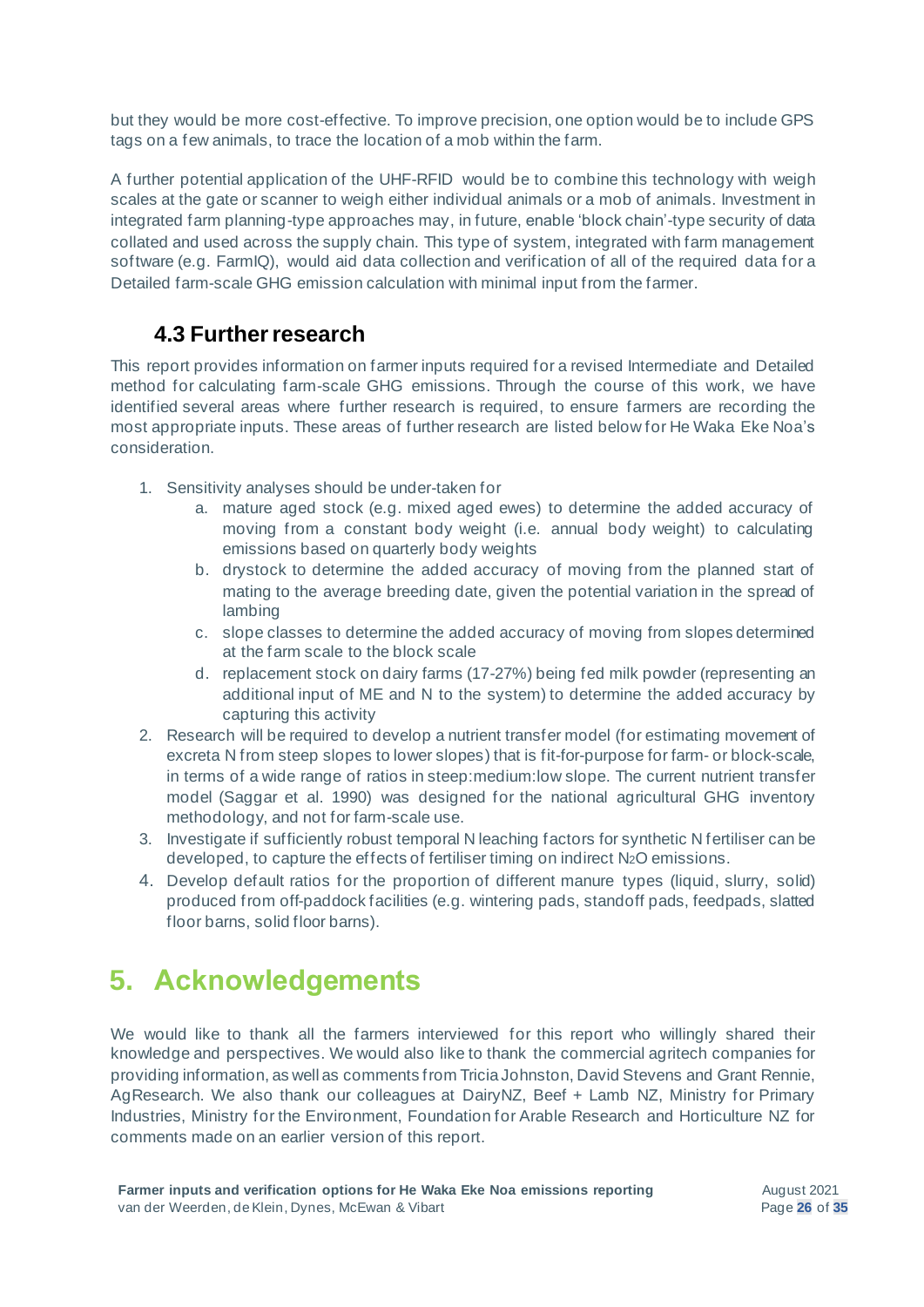### <span id="page-30-0"></span>**6. References**

Beukes, P., Romera, A., Hutchinson, K., van der Weerden, T., de Klein, C., Dalley, D., Chapman, D., Glassey, C., Dynes, R., 2019. Benefits and trade-offs of dairy system changes aimed at reducing nitrate leaching. Animals 9.

de Klein, C.A.M., van der Weerden, T.J., Luo, J., Cameron, K.C., Di, H.J., 2020. A review of plant options for mitigating nitrous oxide emissions from pasture-based systems. New Zealand Journal of Agricultural Research 63, 29-43.

ECA, 2020. Using new imaging technologies to monitor the Common Agricultural Policy: steady progress overall, but slower for climate and environment monitoring. Special Report by the European Court of Auditors, Publication Office of the European Union. Pp. 60.

Hutchinson, K.J., Rennie, G.M., Vibart, R.E., Mercer, G.J.K., O'Neill, K., Burtt, A.N., Chrystal, J.M., Devantier, B., Smiley, D.R., Taylor, A.L., Thompson, B.R., Wall, A.J., Dynes, R.A. 2019. Greenhouse gas emissions from New Zealand sheep- and beef farm systems. New Zealand Journal of Animal Science and Production 2019. Vol 79: 56-60.

Luo, J., Balvert, S.F., Wise, B., Welten, B., Ledgard, S.F., de Klein, C.A.M., Lindsey, S., Judge, A. 2018. Using alternative forage species to reduce emissions of the greenhouse gas nitrous oxide from cattle urine deposited onto soil. Science of the Total Environment 610-611: 1271-1280.

Saggar, S., Mackay, A.D., Hedley, M.J., Lambert, M.G., Clark, D.A., 1990. A nutrient-transfer model to explain the fate of phosphorus and sulphur in a Grazed Hill-Country pasture. Agriculture, Ecosystems & Environment 30, 295-315.

van der Weerden, T., Beukes, P., de Klein, C., Hutchinson, K., Farrell, L., Stormink, T., Romera, A., Dalley, D., Monaghan, R., Chapman, D., Macdonald, K., Dynes, R., 2018. The effects of system changes in grazed dairy farmlet trials on greenhouse gas emissions. Animals 8.

van der Weerden T, de Klein C, Dynes R, Selbie D and Vibart 2021. Input specifications for He Waka Eke Noa reporting methods. Report for He Waka Eke Noa (Report Number RE450/2021/024). Pp. 27

van der Weerden, T.J., Noble, A.N., Luo, J., de Klein, C.A.M., Saggar, S., Giltrap, D., Gibbs, J., Rys, G., 2020. Meta-analysis of New Zealand's nitrous oxide emission factors for ruminant excreta supports disaggregation based on excreta form, livestock type and slope class. Science of the Total Environment 732.

Woods, R.R., Cameron, K.C., Edwards, G.R., Di, H.J., Clough, T.J. 2018. Reducing nitrogen leaching losses in grazed dairy systems using an Italian ryegrass-plantain-white clover forage mix. Grass and Forage Science 73: 878-887.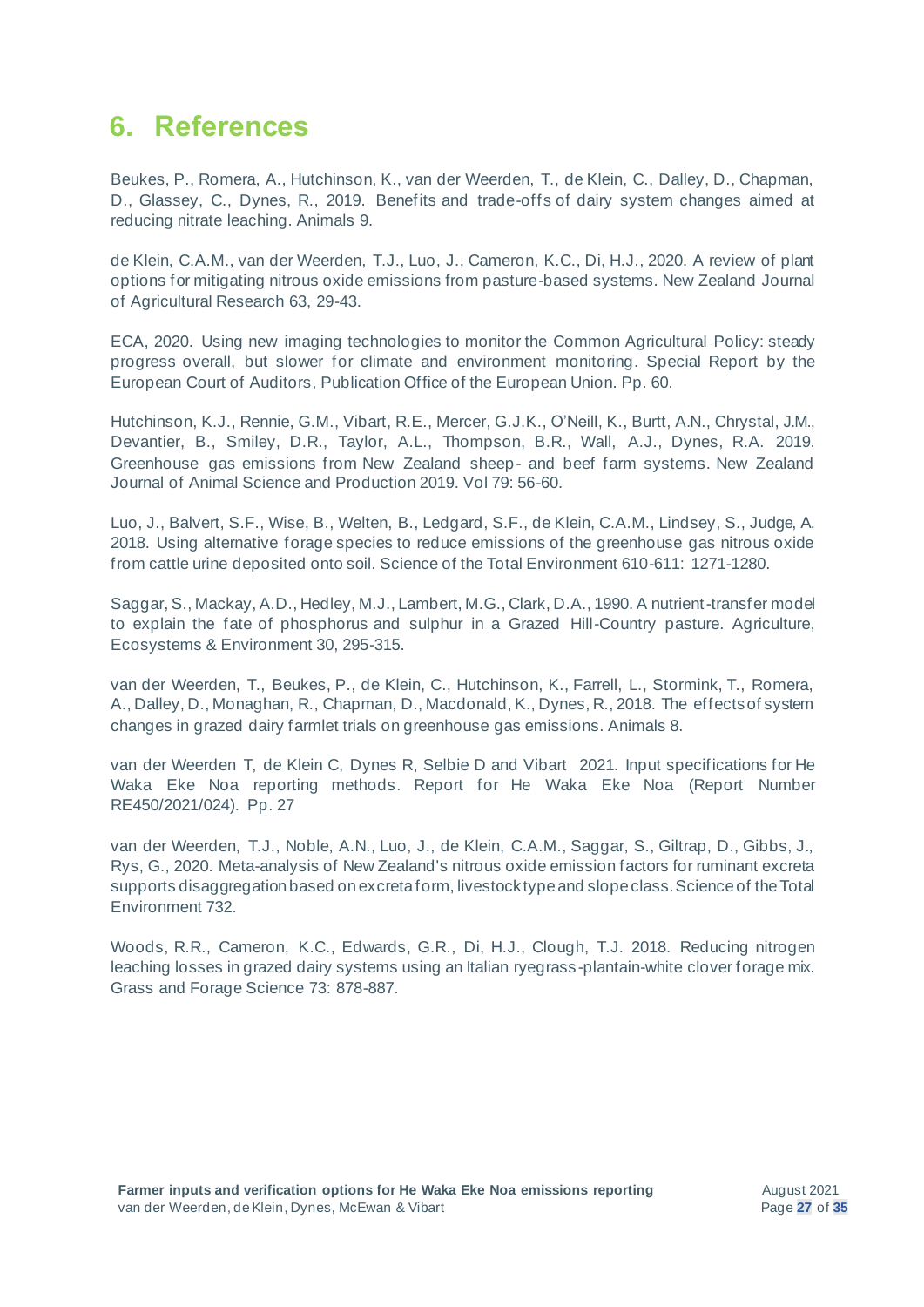# <span id="page-31-0"></span>**Appendix 1: Differences between revised Intermediate and Detailed methods**

There are several key differences between the revised Intermediate and revised Detailed methods. The revised Detailed method captures all the revised Intermediate aspects of a farm GHG footprint, but also captures the following features:

- 1. on-farm livestock production efficiencies (e.g. higher reproduction efficiencies, higher growth rates)
- 2. effect of forage type on GHG emissions,
- 3. effect of storage and land spreading of different types of manure (effluent, slurry, solid manure) on GHG emissions,
- 4. the potential effect of soil and/or climate on N2O emissions from urine (this feature is currently unavailable)
- 5. monthly synthetic N fertiliser use

Differences in calculated farm-scale GHG emissions using the revised Intermediate and revised Detailed methods will most likely be largely due to the former method not being able to account for livestock production efficiencies and the use of low GHG forage types.

Livestock production efficiencies such as higher reproductive efficiencies and higher growth rates ensures relatively more feed is partitioned into product (meat, milk) and less into animal maintenance, thus providing farmers with the opportunity to reduce stock numbers (and therefore GHG emissions) while maintaining production (see van der Weerden et al. 2018; Beukes et al. 2018; Hutchinson et al. 2019).

Differences in forage type can have a significant influence on GHG emissions (see de Klein et al. 2020). For example, grazed plantain (*Plantago lanceolata*) has been shown to reduce N losses from urine patches. Recent research has found that a ryegrass-white clover-plantain sward reduced N leaching by between 45-89% compared to a standard ryegrass/white clover sward (Woods et al. 2018), while a 100% plantain sward reduced N2O emissions from urine patches by, on average 30% when compared to a standard ryegrass/white clover sward (Luo et al. 2018). These effects will not be captured in the revised Intermediate method because forage type is not included.

Capturing the detailed effects of manure management and monthly synthetic N fertiliser use (as opposed to annual synthetic N fertiliser usage) are likely to have a minor impact on farm-scale GHG emissions, while the impact of soil and climate on N2O emissions is currently unavailable, and therefore its potential impact on calculated GHG emissions is difficult to assess.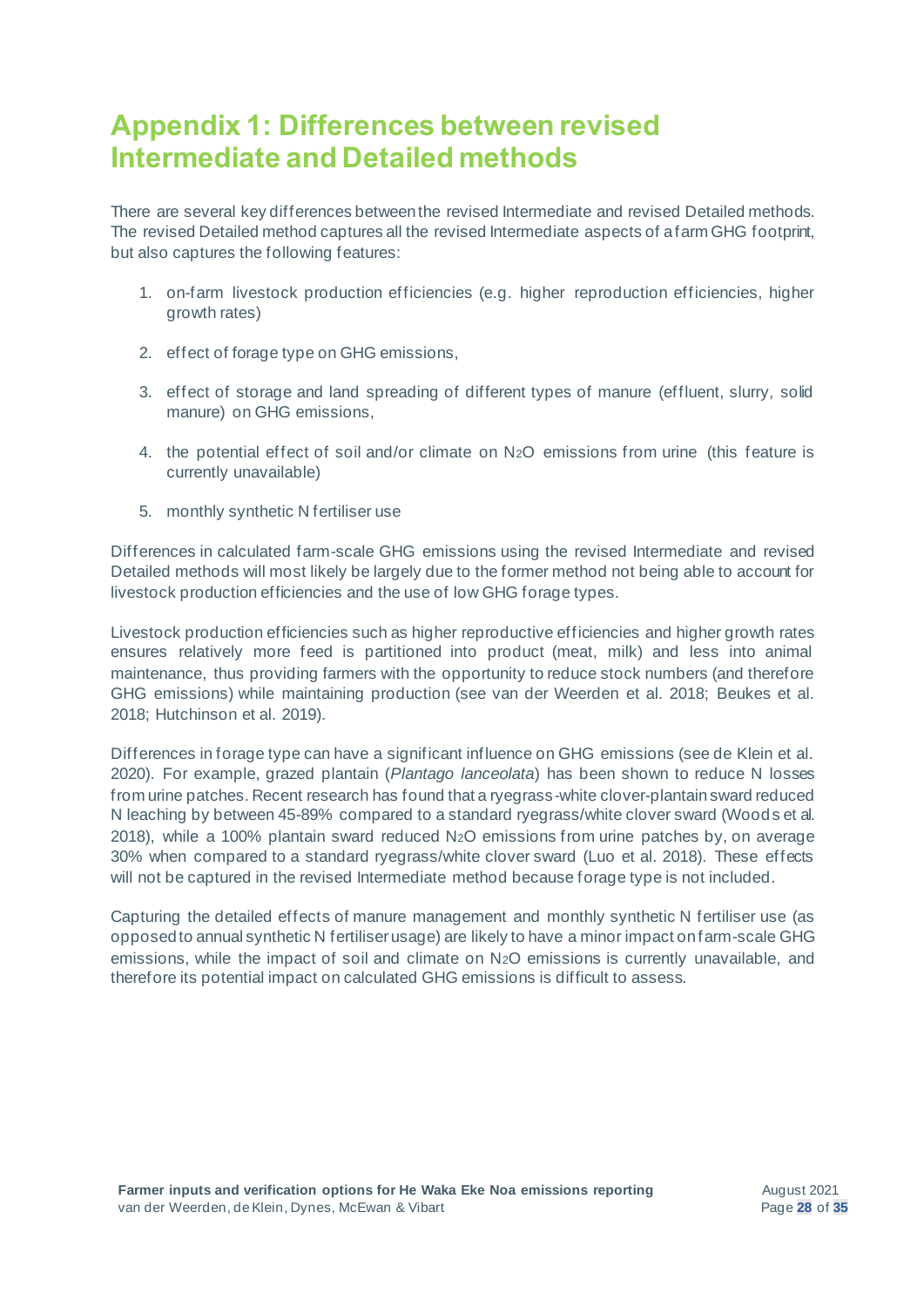# <span id="page-32-0"></span>**Appendix 2: Stock class/breed options**

| Livestock type | <b>Class</b>               |
|----------------|----------------------------|
| Sheep          | Lambs (incl. Hogget lambs) |
|                | Mature adult ewes          |
|                | 2t ewes                    |
|                | <b>Hoggets</b> Ewe         |
|                | Hoggets Ram                |
|                | <b>Hoggets Other</b>       |
|                | Wethers                    |
|                | <b>Breeding Rams</b>       |
| Beef cattle    | Mature adult cows          |
|                | Heifers R2                 |
|                | Heifers R1                 |
|                | <b>Bull Beef R1</b>        |
|                | <b>Bull Beef R2</b>        |
|                | <b>Bull Beef R3</b>        |
|                | Steers R1                  |
|                | Steers R2                  |
|                | Steers R3                  |
|                | <b>Breeding Bulls</b>      |
| Dairy cattle   | Jersey cows                |
|                | 75% Jersey (J12F4) cows    |
|                | KiwiCross (J8F8) cows      |
|                | 75% Friesian (J4F12) cows  |
|                | NZ Friesian cows           |
|                | Holstein-Friesian cows     |
|                | Heifers R2                 |
|                | Heifers R1                 |
| Deer           | Mature adult hinds         |
|                | Hinds R2                   |
|                | Hinds R1                   |
|                | Stags R1                   |
|                | Stags R2                   |
|                | Mature adult stags         |
|                | Breeding stags             |
| Goats          | Female 1 year +            |
|                | Female to 1 year           |
|                | Male to 1 year             |
|                | Male 1 year +              |
|                | <b>Buck</b>                |

Source: BLNZ benchmarking tool [\(https://beeflambnz.com/data-tools/benchmarking-tool](https://beeflambnz.com/data-tools/benchmarking-tool)) & BLNZ GHG calculator [\(https://yardstick.beeflambnz.com/new](https://yardstick.beeflambnz.com/new)).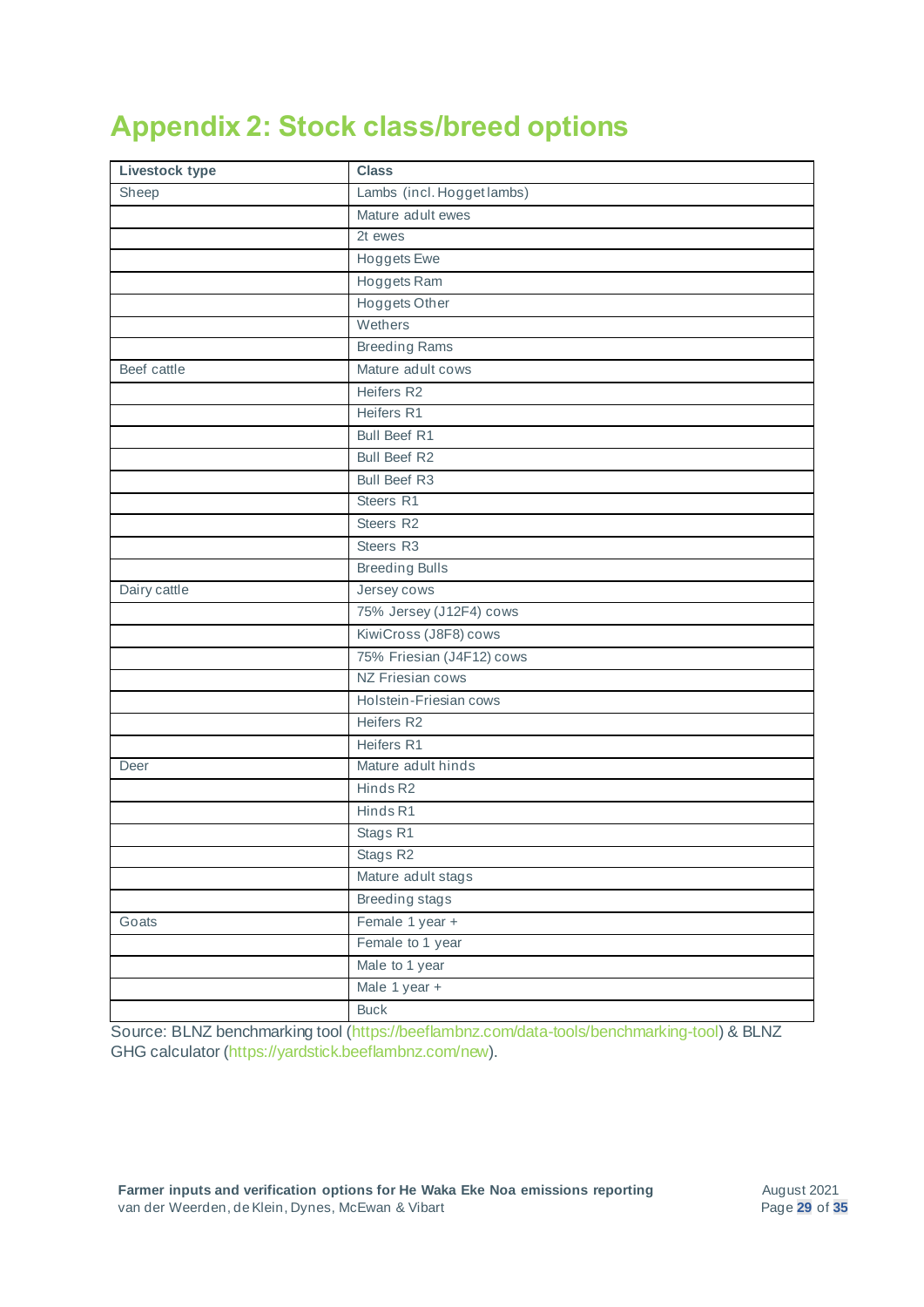# <span id="page-33-0"></span>**Appendix 3: Farm management software tools**

Software tools available for capturing, reporting and sharing farm information (e.g. Agrigate [https://agrigate.co.nz/;](https://agrigate.co.nz/) Trev <https://www.mytrev.com/>; FarmIQ [https://farmiq.co.nz/;](https://farmiq.co.nz/) ProductionWise [https://productionwise.co.nz](https://productionwise.co.nz/) and Cloud Farmer<https://cloudfarmer.app/>) enable farmers to capture and analyse farm data to improve on-farm decision making and performance.

FarmIQ is designed to record a range of farm activities and can be used for feed planning. All animal births, deaths, on-farm movements, transfers and sales records can be captured at individual animal level or mob level. This system can also update NAIT automatically when required. Liveweights and liveweight gains can also be tracked including integration with major weigh scales and electronic tag readers. For auditing purposes, stock information cannot be edited once data is locked. This would occur after approximately 1 year or less, depending on when tally numbers change. Land data is editable for up to 5 years.

Trev and Agrigate capture farm data in a similar manner as FarmIQ to improve on-farm performance. It can record pasture, fertiliser, supplements and stock data, which is then analysed and shared with consultants and farm staff.

ProductionWise is a crop management software tool developed by the Foundation for Arable Research (FAR). Farmers can store crop records, including digital farm mapping and paddock record keeping.

Cloud Farmer allows farmers to record day to day stock sales and purchases, animal health and paddock information including fertiliser use. This tool allows farmers to upload geo-tagged photos, which can be used for auditing and compliance monitoring.

MINDA is a herd management system owned by LIC. This software can link directly with NAIT, making NAIT compliance easy and quick. Farmers can keep track of stock weights, reproduction (pre-mating to mating and calving), and where stock are on farm. However, some farmers will need to improve the accuracy of MINDA records.

Note, these are examples of tools available and discussed by farmers interviewed, the list is not complete.